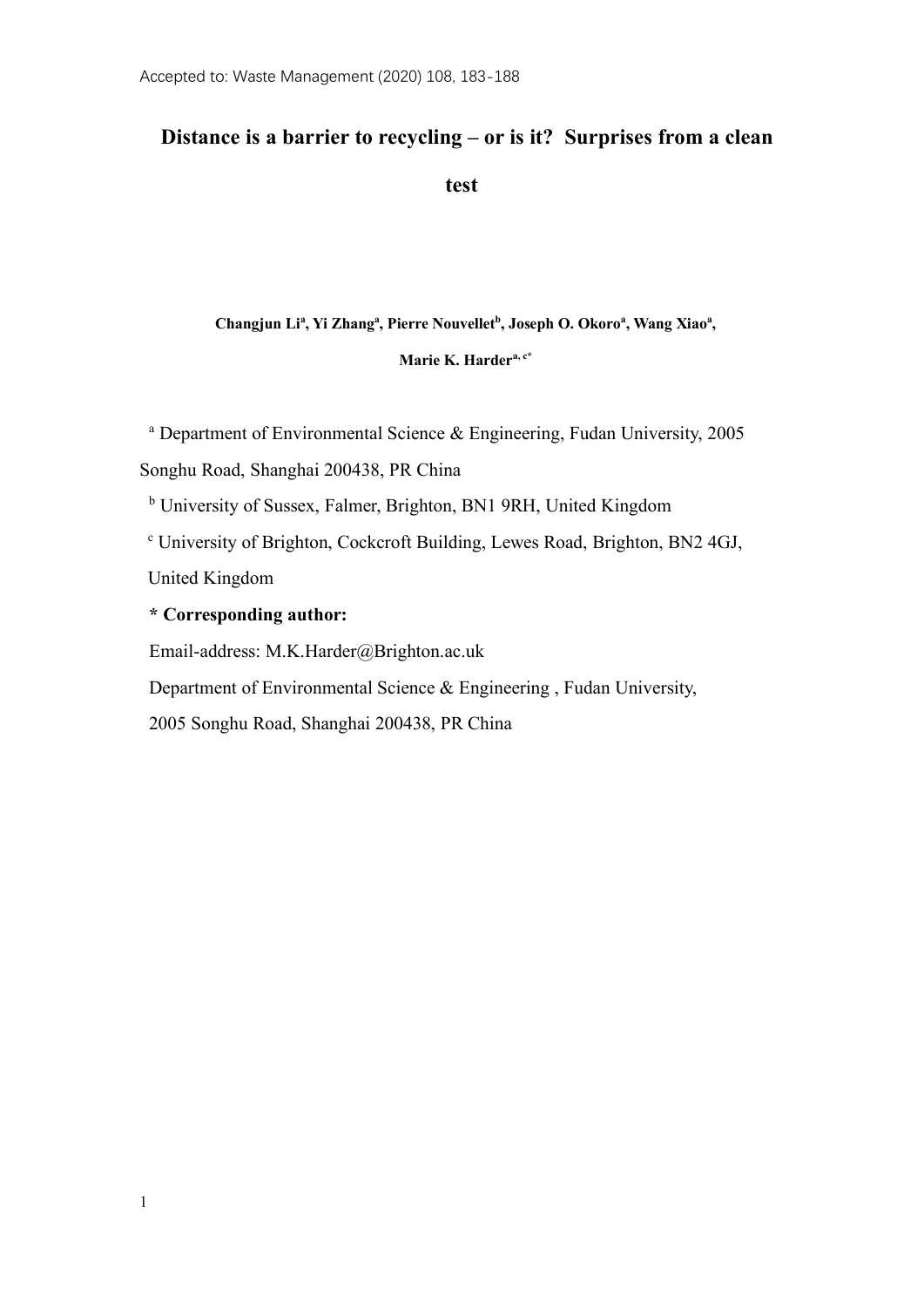### **Abstract**

The distance of recycling bins from households is often considered important by practitioners, but published evidence for this uses only indirect and self-reported data. This study aims to provide such evidence by obtaining a clean test using *measured* distances in a walled community with 1200 households with the same building types, local governance, recycling and waste arrangements. The number of deposits each month of food waste for recycling at a designated site are logged via smart-cards allocated per household. The number of days per month that each household deposits showed a highly significant - but small - negative correlation with distance of the bin: fewer householders participate if further away, accounting for 3% of the variation. Surprisingly, there is no variation with distance among those who *do* participate: their recycling frequency does *not* vary. This second result is not consistent with the first in terms of cost/benefit concepts assumed by government planners, nor with the static theories of behaviour currently used in waste management research. We recommend that recycling practitioners note the *smallness* of the contribution of distance to recycling performance, and not overrate it. And we recommend that researchers make better use of non-static models (which model different stages towards behaviour change), which our second result appears to call for.

*Keywords:* recycling; behaviour change; inconvenience; change theory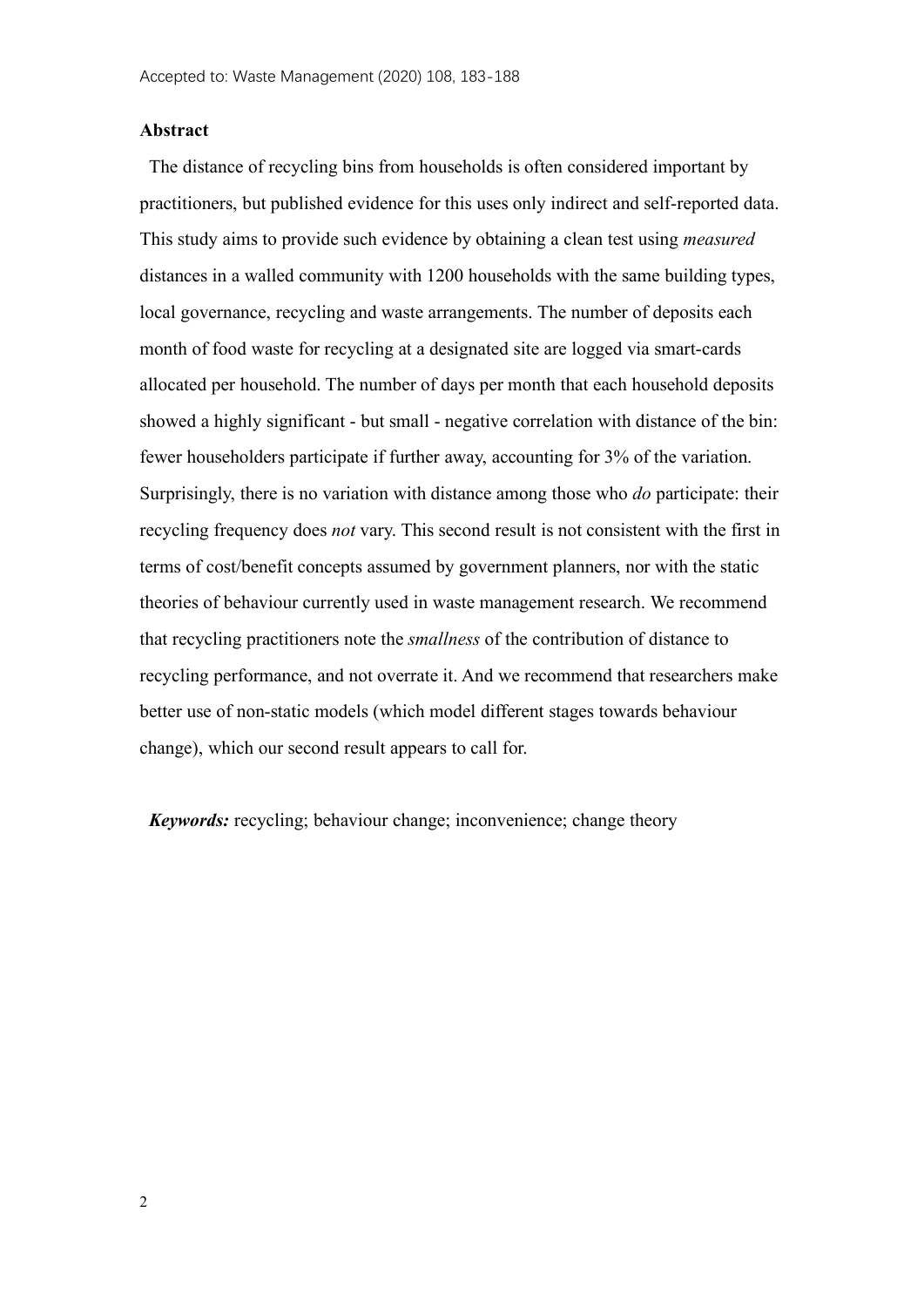### *1. Introduction*

Municipal solid waste (MSW) is a global issue, due both to its large and growing quantity and the difficulties associated with its treatment and disposal. In China, 191 million tons of MSW were reported to have been collected in 2015, to sanitary landfills (63.7%) and incineration (34.3%), with biological processes such as composting and anaerobic digestion constituting only 2.0% of the total [\(State](#page-14-0)  [Statistical Bureau, 2015\)](#page-14-0). Policies encouraging circular economies have slowly increased value chains to divert some industrial wastes back into production cycles, but this has proven much more challenging for residential waste (IPCC, 2014). This is because the value of recyclable materials in the residential waste is very low unless they are separated at source – in the home. The China government started pilot residential waste-sorting programs in forty-six cities in 2017 (General Office of the State Council, 2017). Those cities were expected to build a complete city solution, covering collection, transportation, disposal, and relevant laws, regulations and standards by the end of 2020. The target was for a recovery rate of 35% for 'dry' recyclables (paper, card, plastic bottles) and food waste, combined.

Shanghai and Nanjing Municipalities have experimented previously for several years with small-scale pilot programs that can successfully get residents to separate their food waste to high standards (Huang et al., 2014). Since the cities are organised into thousands of walled residential communities, these provide self-contained opportunities to study the influence of various factors. One factor of interest is the distance of the communal waste station(s), where the recycling bins are, from the apartment building entrances. Government planners worldwide commonly use a simple 'rational actor' approach (Jackson, 2005), assuming the actions of residents are decided only after weighing up perceived costs and benefits. This would imply that the further the distance for recycling, the less likely that residents would participate, or participate frequently. However, providing more waste stations within communities is costly both financially and in terms of labour for collection and cleaning: it would thus be preferable to have evidence to back up the assumptions, or to confirm them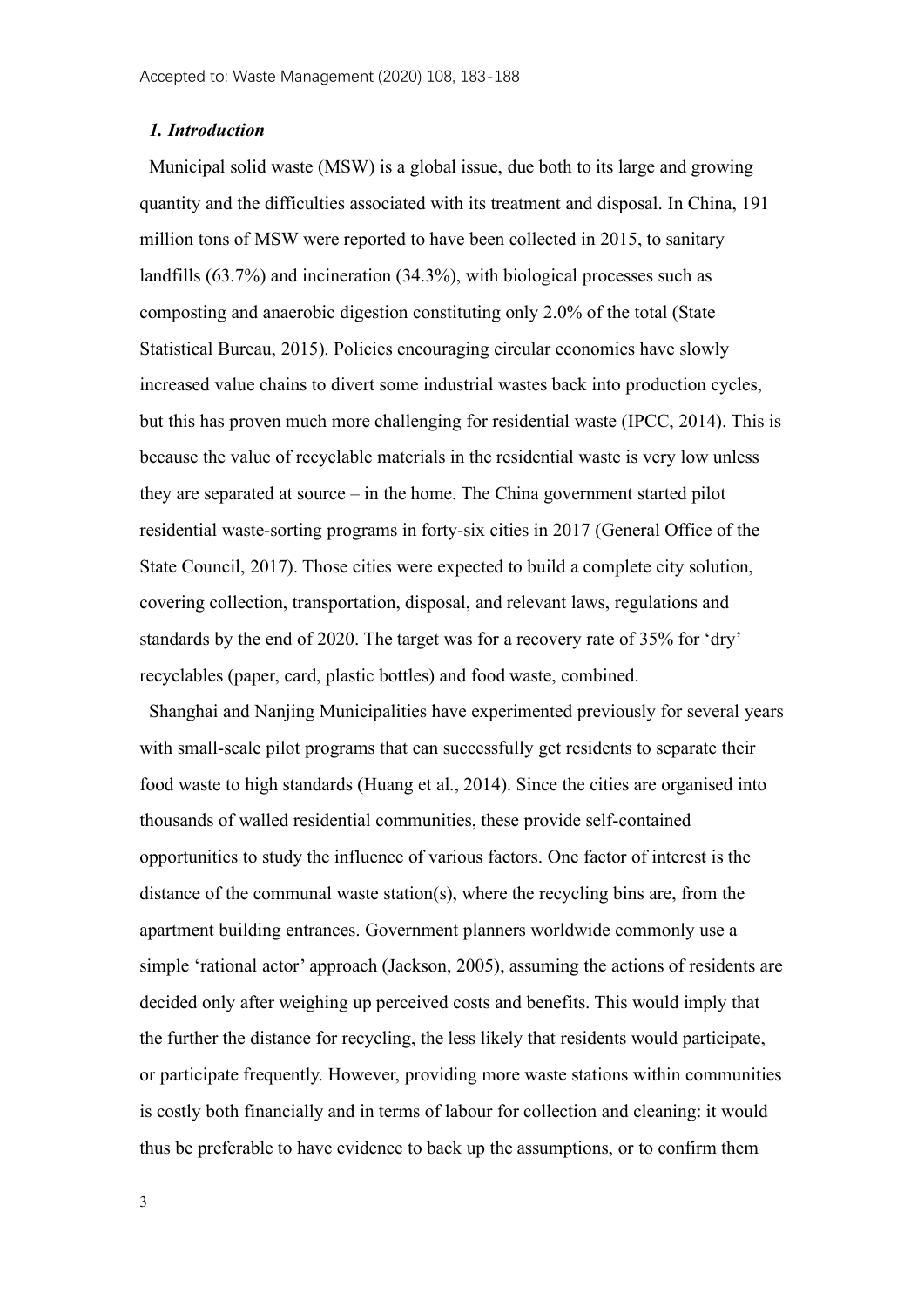with field experiments.

In this work we carry out field experiments to provide evidence of the strength of influence of the distance of recycling bins on recycling participation, and frequency. This information is needed to input into plans for mega-city programs for residential waste-sorting, to guide the number of bins and bin 'stations' needed for a balance of bin costs versus recycling performance. Section 2 summarises the findings from literature and their limitations; Section 3 sets out our methods of data collection for direct measures; Section 4 presents results and statistical analyses, and Section 5 discusses the relevance of the results and their inconsistency with respect to cost/ benefit concepts.

### *2. Literature review*

We carried out, and summarize in Table 1, a systematic review of peer-reviewed published journal articles on recycling within 1990-2018 which investigated distance. We found none *directly* investigated distance, although some did refer to distance when mentioning *'inconvenience'*, either as an undefined term offered by residents in open questions, or as part of a psychology-based construct. Our systematic review covered papers from 1990 to 2018 inclusive which refer to 'inconvenience' or 'distance' as potential determinants of any measured recycling performance indicator (including further works referenced therein), using Web of Science, with full search terms of: *waste AND (recycling OR composting OR "source sorting") AND (determinants OR factors OR variables) AND (household OR residential OR domestic OR municipal OR curbside OR kerbside OR MSW)*

[Insert TABLE 1 about here]

In practice-based field studies, householders use the term 'inconvenience' to variously imply many things, including distance to the depositing site, availability of relevant facilities; in-house storage space for sorted wastes; and the time required [\(Tonglet et al., 2004\)](#page-15-0). Other studies mention inconvenience without distance, e.g.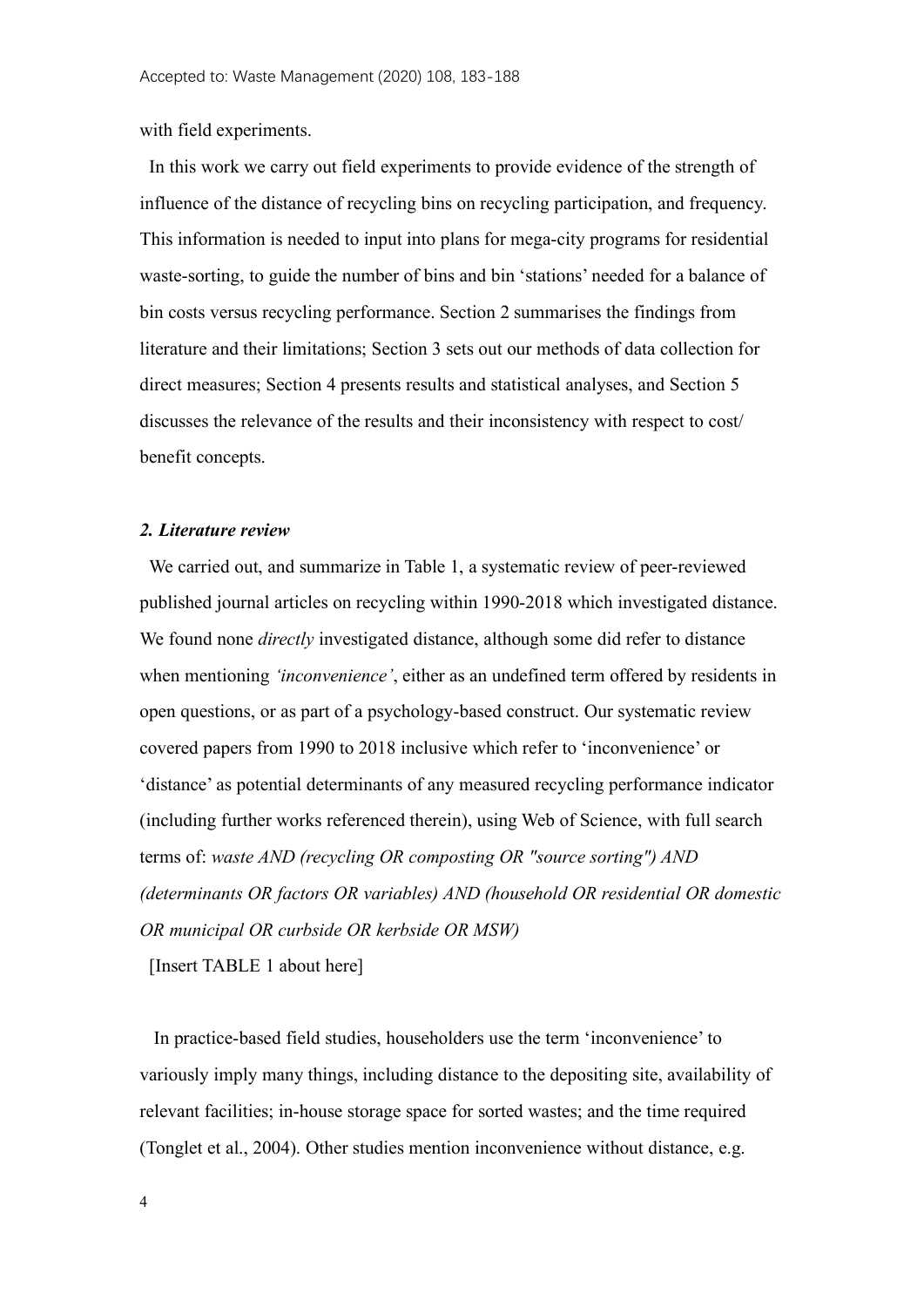concerning lack of space for recycling bins [\(Seonaidh and Caroline, 2003\)](#page-15-1). One reason for the lack of standard definitions which allow easy operationalisation in the field is that, in reality, 'rational actor costs' are not straightforward as they are a mixture of situational and psychological factors. Theories need more simple starting points and fewer parameters than real situations (Jackson 2005), but they simplify the situation differently, introducing multiple varieties of conceptual constructs (Jackson, 2005) which unfortunately each relate to operationalizable, measurable, factors in different ways - and often only indirectly. For example, Blake's Value Action Gap (1999) model sets out individuality (e.g. laziness), responsibility (e.g. not my job) and practicality (e.g. not enough time) as constructs of possible barriers even when personal values are conducive to recycling – and all of these are complex to operationalise, for example compared to factors like some types of incentives, the number of materials collected, and interpersonal interaction (Harder et al., 2007; Woodard et al., 2006; Dai et al., 2016). This makes such theories less useful for recycling practitioners in their planning, and even researchers use them for retrospective descriptions rather than predictions.

Another difficulty is that psychology-based studies have identified residents' attitudes or intentions as main factors for recycling [\(Barr et al., 2003;](#page-12-0) [Hage et al.,](#page-13-0)  [2009;](#page-13-0) [Tonglet et al., 2004\)](#page-15-0), but a gap between attitudes and actual behaviour is commonly reported [\(Blake, 1999;](#page-12-1) [Jackson, 2005;](#page-14-1) [Kollmuss, 2002\)](#page-14-2). These unpredictable gaps between theoretical constructs and measurable practice also makes theories less useful for planning recycling programmes.

Lastly, we found that all of the studies involving distance identified in our systematic review, including via indirect mention within 'inconvenience', obtained their data through self-report rather than measurement. This is possibly due to the relatively low manpower cost. For transparency we note that two of them suggested correlations with distance. One found that recycling participation rates were negatively related to (reported) distance from communal bins, using street interviews [\(González-Torre and](#page-13-1)  [Adenso-Díaz, 2005\)](#page-13-1), and another suggested, from survey results, that the (self-

5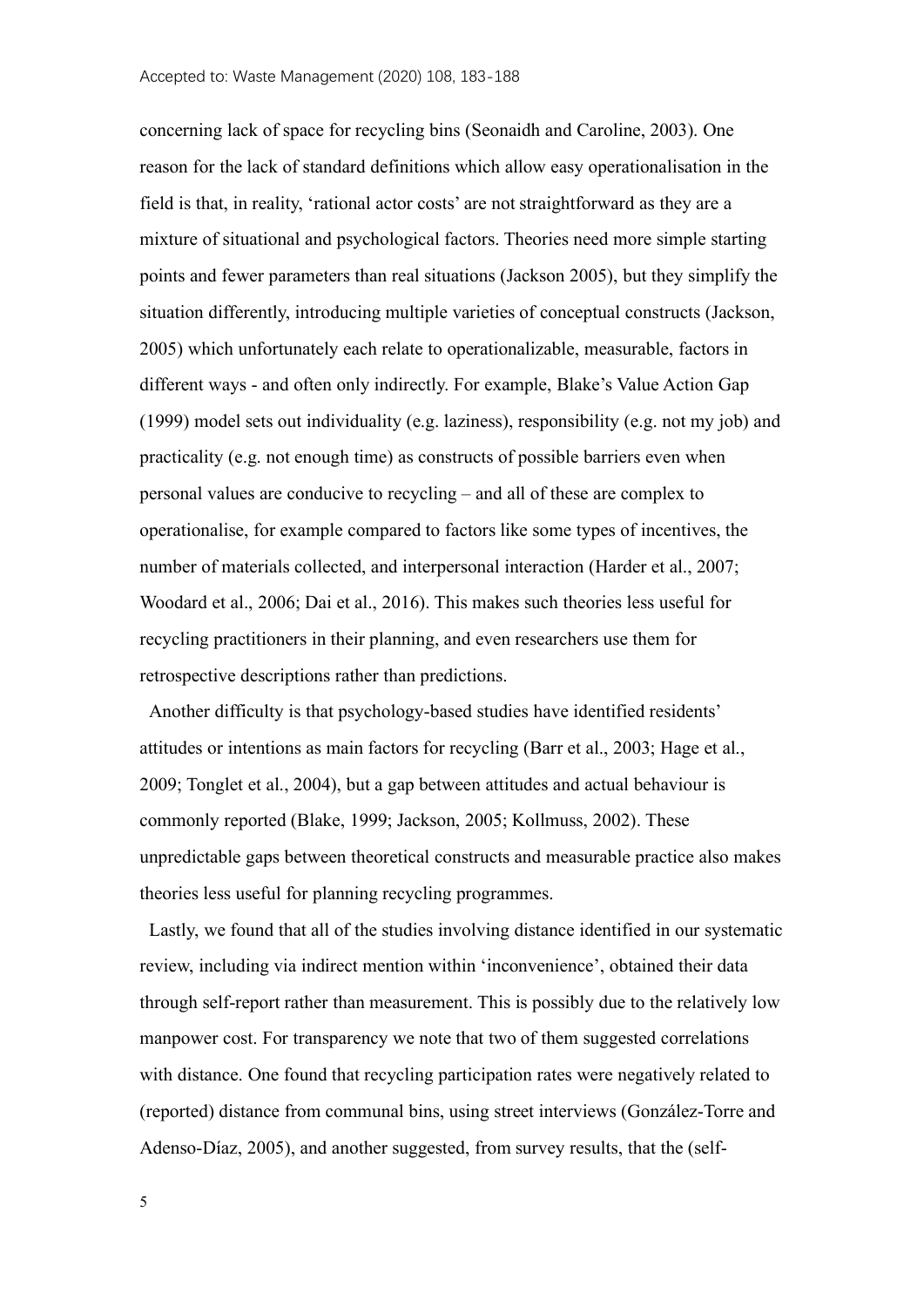reported, qualitatively commented) distance and ease of access to drop-off points could be a main motivator for recycling behaviours [\(PCAESG and Group, 1999\)](#page-14-0). However, the usefulness of such self-reported results has been criticized, as inconsistencies are found between self-reported and actual behaviours in waste recycling [\(Perrin and Barton, 2001;](#page-14-3) [Williams and Kelly, 2003\)](#page-15-2).

Overall, we learned from our literature review that there were no studies which could assist us with our real-world problem of: how to advise city planners of mega-cities in China as to the advantages and disadvantages of providing recycling bins either close to households (requiring more of them), or further away (potentially reducing recycling performance). There was thus a clear and current need to determine this information and this is the aim of this study.

#### *3. Methodology and Method*

 Our approach was designed to avoid the problems found in the literature: inconsistency between reported and direct measures; use of indirect or proxy measures, and use of theoretical constructs as key factors. We wished to provide a direct and clear data on the relationship between recycling and the distance walked.

In this paper we present a study which uses direct measures of distance to the communal recycling bins, and direct measures of resident participation rates and frequency rates, to test for correlations. We proposed the following hypotheses: H1: the farther the Distance, the lesser the participation rate.

H2: the farther the Distance, the lesser the participating frequency. Our study takes advantage of China's urban residential arrangements which offer unique advantages in researching recycling behaviours, because in those cities typical residential communities are organized in housing compounds, informally gated and walled, with communal gardens and parking areas between the buildings. Usually, 100-1500 households live in apartment buildings in one community with central waste depositing bins and one informal governance committee, which can thus serve as a very convenient experimental unit for recycling research [\(Dai et al., 2015\)](#page-13-2).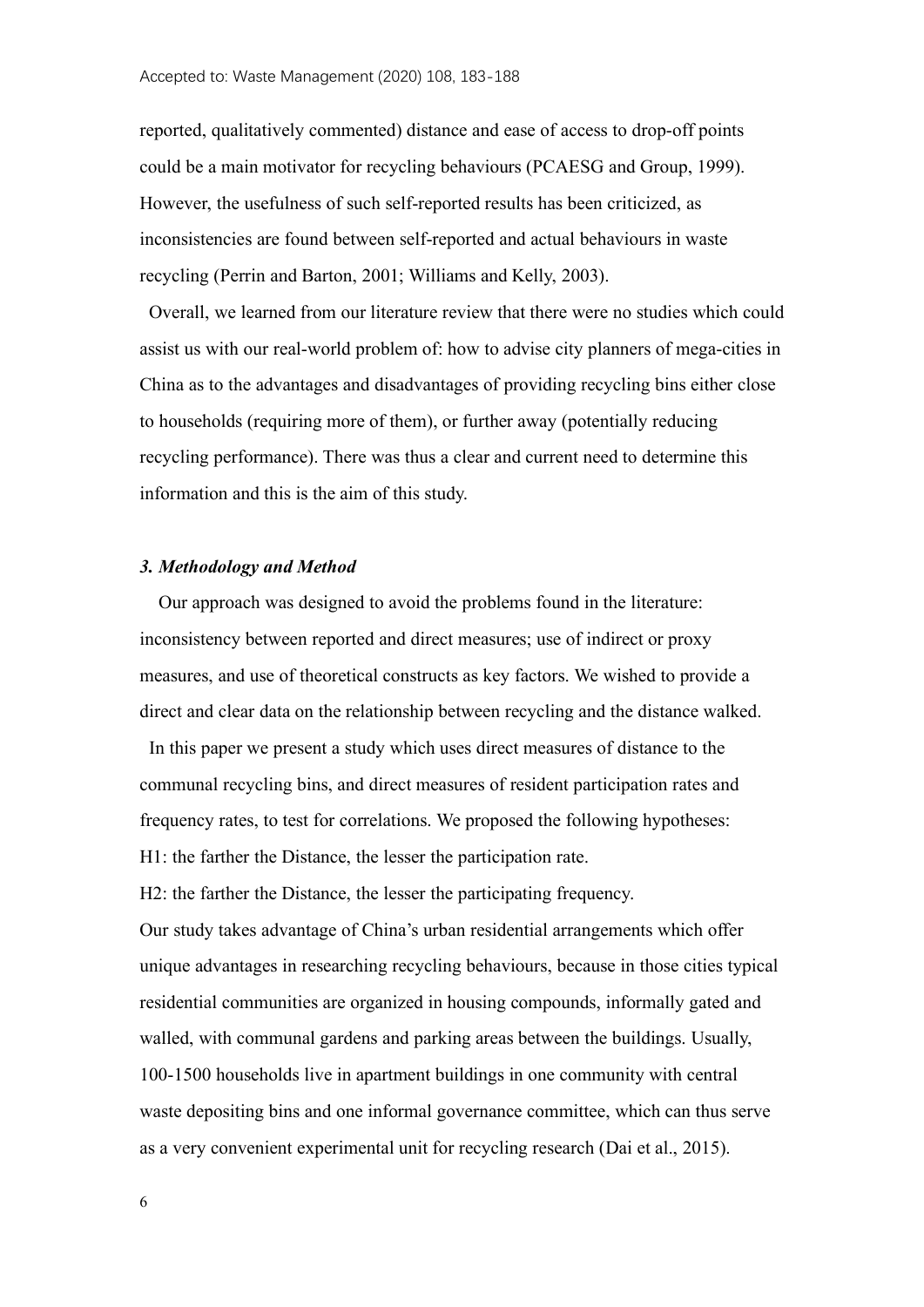# *3.1 Site*

The site chosen is one within a waste recycling scheme in the city of Nanjing, where all households have been issued smart cards which are used to receive electronic points when separated food waste is brought to a central communal collection point, (recycling station), available daily. The points can be exchanged for small goods or services each month, such as a bag of salt or knife-sharpening. The unit of assessment is 'groups of households' on a given floor F of a given building. There are 1200 households in 34 buildings of 4-6 floors, situated within a range of 80 to 360 metres (mean of 180m, standard deviation  $= 73$ m) from the recycling station. Each recycler has to walk over a well-defined flat distance, D, along paths to reach the deposit bins. Additionally, some people have to first walk down (F-1) flights of stairs (there are no elevators), where F denotes the floor level with the ground floor as  $F=1$ . The Community was nominated to us by the local government as being typical of this 'Street' (ward), and we confirmed that the participation rate, demographic characteristics, types of buildings and compound layout of this Community are similar with the other 22 communities in the same 'Street' (ward). This means that our results are likely to be transferable to many other communities. We give the demographic characteristics of the Community in Table 2.

[Insert TABLE 2 about here]

### *3.2 Measures*

Participation Rates (PR) and the frequency of participation (ND, the Number of Days of participation in a given month), are used to measure waste sorting performance. (The days occurred in August, which was a convenience choice that we note here only for reference.) These indicators are standard ones used in other waste studies [\(Dahlén, 2005;](#page-13-3) DETR, 1999; [Roddick, 1997\)](#page-14-4), in this case applied to each group of households on the same floor (F) of the same building a set distance (D) from the bins. (Although our data is available daily, we have analysed it by month to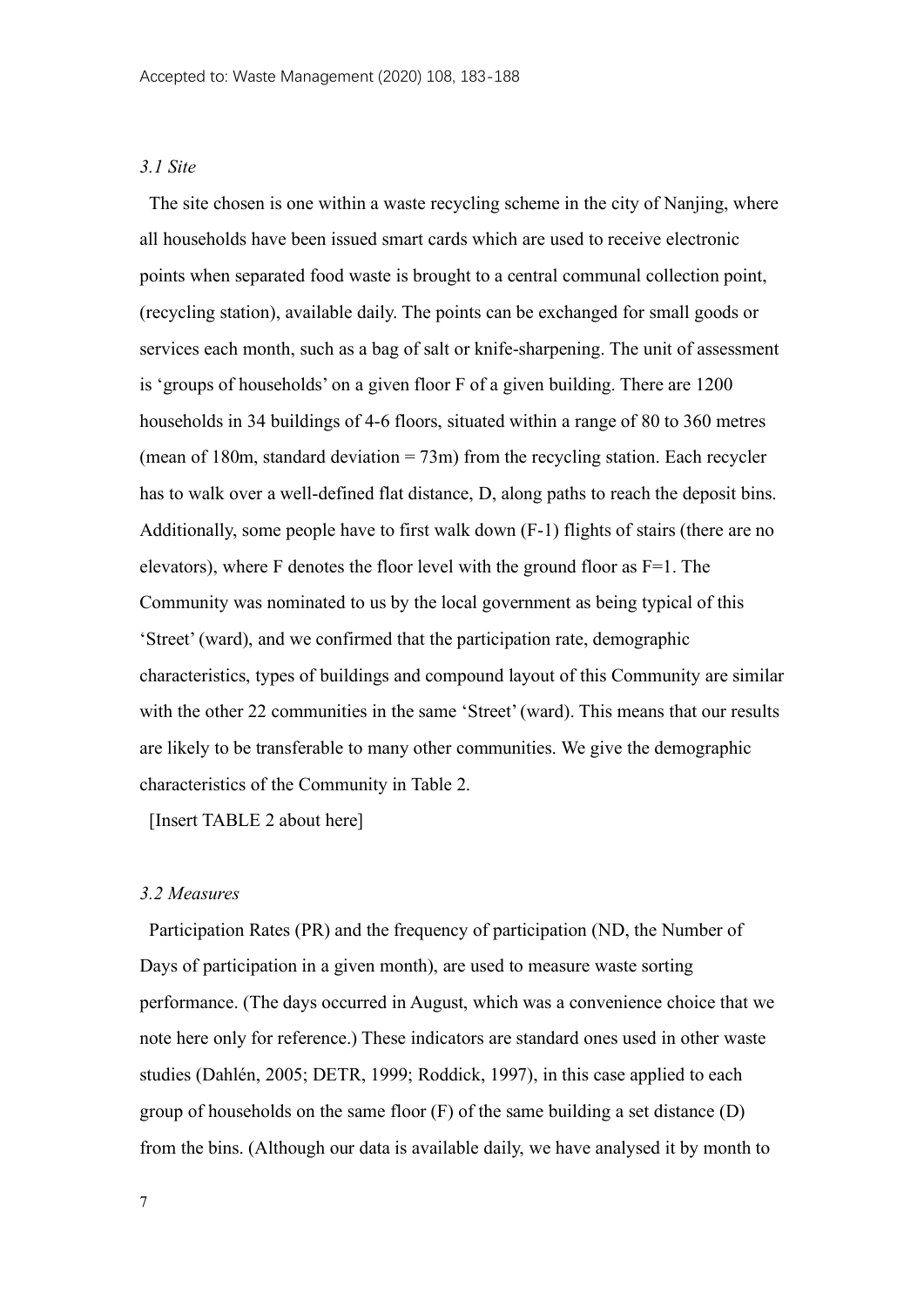be consistent with those standard indicators. We also provide the more-detailed raw household data in an accessible dataset (Harder, 2018) which includes the exact number of days, ND, of participation for each household, in case it is useful to researchers for other purposes.)

We thus calculate the Participation Rate, PR as:

 $PR = PH/TH (M = 0.28, SD = 0.18)$ 

Where

PR = Participation Rate (within one month)

PH = number of Participating Households in a given building (which has a set D, F set) (with a set threshold frequency of at least one day\* within one month)

 $TH =$  the Total number of Households in a given D,F set

 $D, F$  = the distance D of the building away from the recycling bins, and the floor number F of the households in that set i.e.  $1<sup>st</sup>$  floor,  $2<sup>nd</sup>$  floor.

### *3.3 Analysis method and process*

The data analysis was conducted with RStudio and Statistical Product and Service Solutions (SPSS). We applied a binomial logistic regression of the proportion of households recycling (PR) against:

•the Distance to the waste-station only (Model 1)

•both the Distance to the waste-station and the Floor level (Model 2)

In Model 1, we tested whether PR decreases/increases with Distance. In Model 2, we tested whether PR decreases/increases with either or both Distance and Floor. Then we compared Model 1 and Model 2 by ANOVA (chi-square test) and obtained the pseudo  $R<sup>2</sup>$  (McFadden, 1979) to analyze the variance in recycling behaviour explained by Distance.

We also tested whether ND decreases/increases with Distance by linear regression.

# *4. Results*

*4.1 Results of binomial logistic regression: PR against Distance only (Model 1)*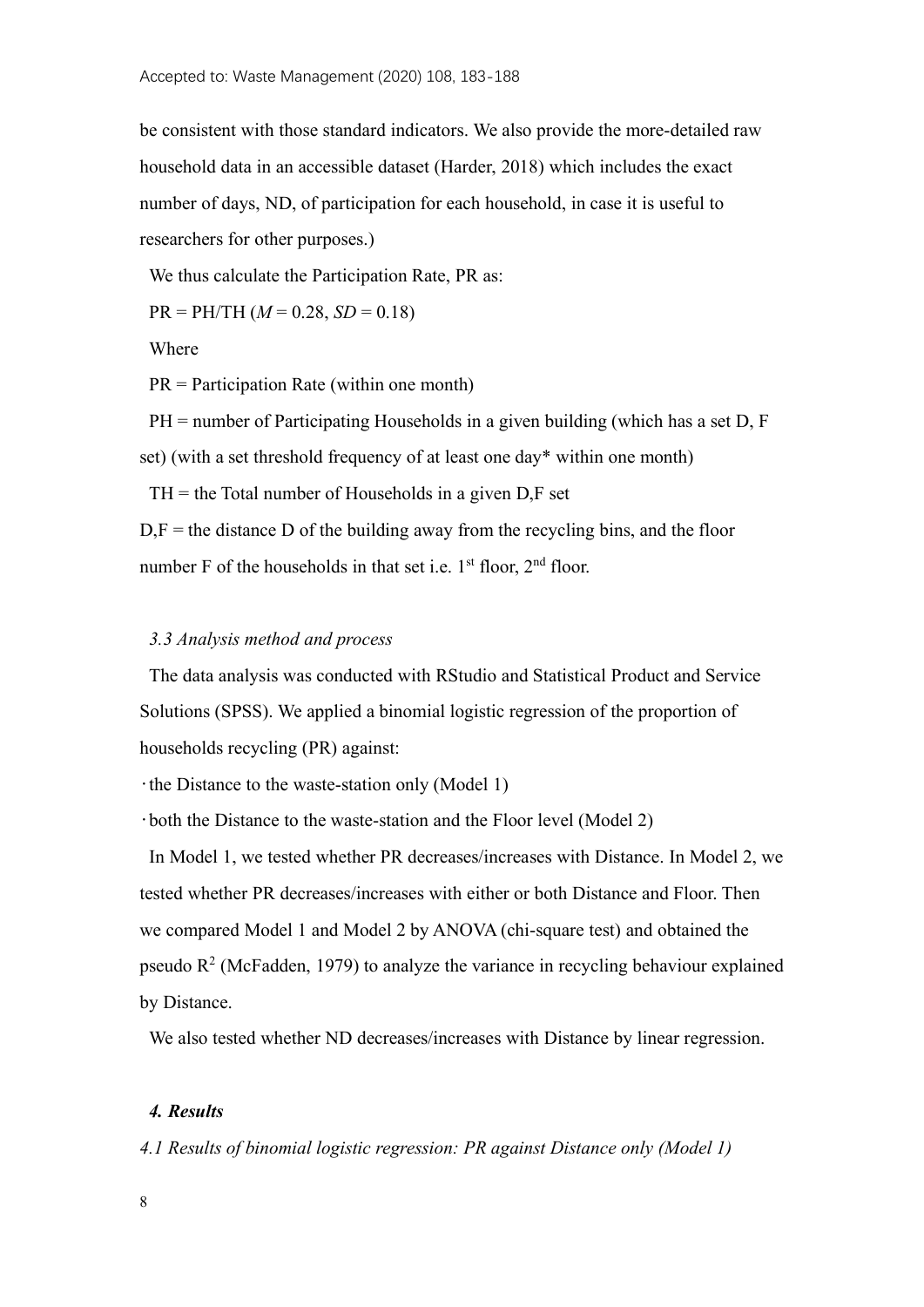The statistical analysis for Model 1 indicated that the number of households recycling was significantly correlated to the Distance. More precisely, the Distance (of the building from the recycling bins) was predictive of the proportion of households (in that building) recycling: the farther away the building, the lesser the recycling (see Table 3).

[Insert TABLE 3 about here]

*4.2 Results of binomial logistic regression: PR against Distance and Floor (Model 2)*

As shown in Table 4, the outcome of Model 2 indicated that only Distance predicted the proportion of households recycling  $(PR)$  ( $p<0.01$ ), while Floor did not.

[Insert TABLE 4 about here]

### *4.3 Results of ANOVA test between Model 1 and Model 2*

The ANOVA test result confirmed that Model 2 (including 'Floor' and 'Distance' as predictors), rather than Model 1 (with only 'Distance' as predictor), was not statistically justified ( $\chi^2$ =7.13, p=0.21>0.05). However, there is low predictive ability, with Distance accounting for only 3% of the variance in PR, df=5, N=197, Odd Ratios=0.77. The primary dataset has been made (Harder, 2018).

Because the Floor has no correlation with the PR, we moved to using the building as the unit of assessment (containing several households). The scatterplot of PRs for each building were plotted against the relative Distances from the recycling station, shown in Fig. 1.

[Insert FIGURE 1 about here]

## *4.4 Results of linear regression: ND against Distance*

The scatterplot of ND for each building were plotted against the relative Distances from the waste-station, and the results are shown in Fig. 2. We did not find a correlation between Distance and ND by linear regression (p=0.63>0.05). This result is not consistent with most cost/benefit models or static behaviour theories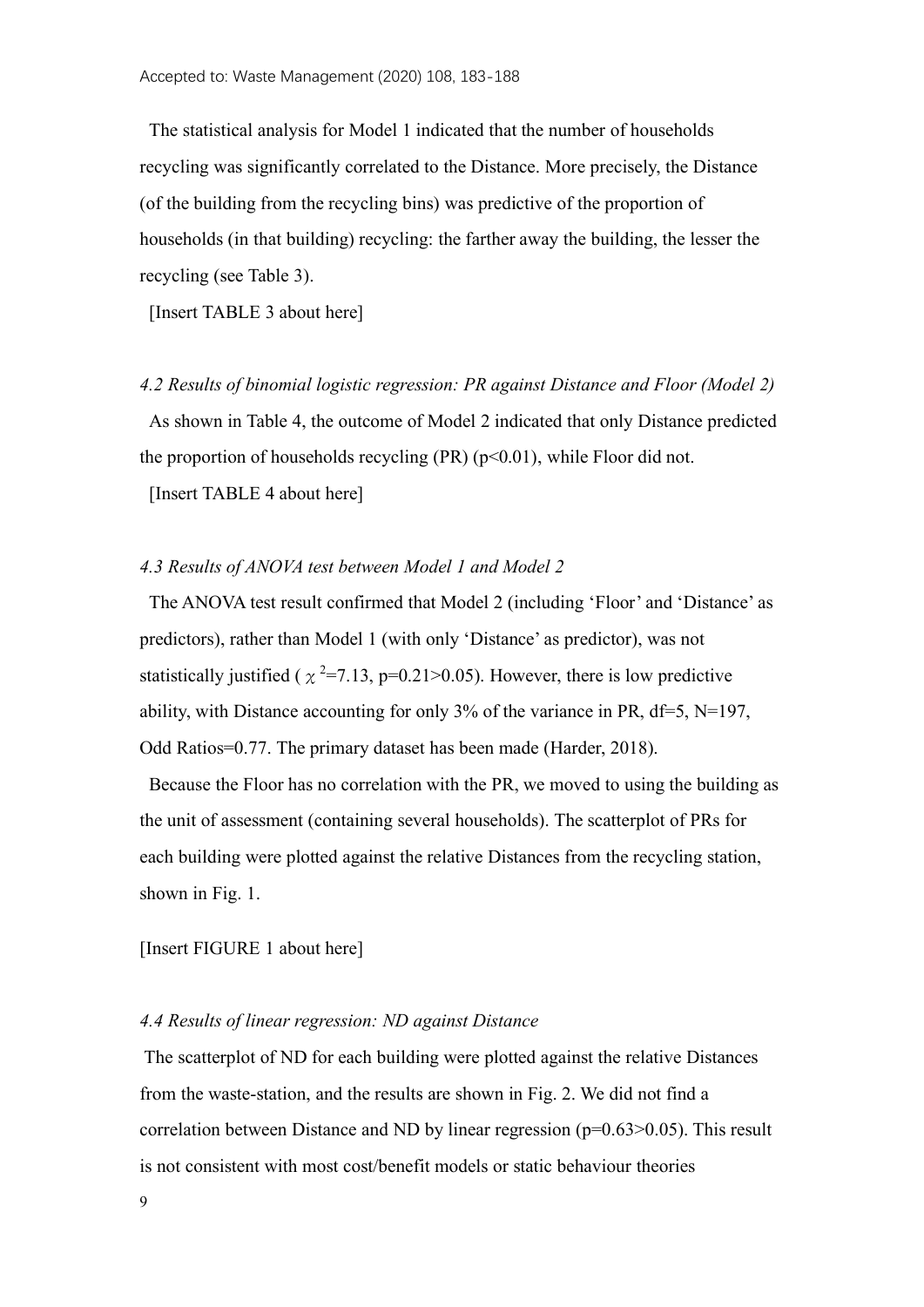(Vencatasawmy et al., 2000; Sidique et al., 2010). In other words, *for those currently participating*, the Distance away from the deposit bins was *not* a factor. This is an interesting result, because it appears to be inconsistent with the result of H1 when interpreted through the current explanations of cost and benefit, which would predict that increasing Distance should reduce recycling frequency, and thus a negative correlation. The fact that this explanation does not fit our both sets of our experimental results, i.e. for both H1 and H2, indicates that a new explanation and understanding should be considered.

[Insert FIGURE 2 about here]

#### *5. Discussion*

In this study, clean and reliable data from a long-term, medium size pilot scale project were utilized to conduct a quantitative analysis on residential food waste sorting behaviour in 1200 China urban households in a residential community in Nanjing, with special focus on Distance (to the recycling station), and Floor level in buildings without elevators. By 'clean' we mean the main variables of Distance and recycling performance were precisely known, i.e. they were not folded in with other variables or extracted from a construct. (A caveat is that the motivation to begin recycling, 11 months earlier, might have been the incentives offered, and even though we know the motivation of the nature has changed over time, this background information should be considered by researchers using our findings.) Results indicate a highly significant correlation of participation rate PR with distance D: fewer households participate the further away they are. This result is consistent with rational actor theory (Jackson, 2005), and a common assumption of city planners, providing strong evidence not previously published. However, only 3% of the variation was accounted for in this way, suggesting the effect is very small, and hardly worth factoring in, much less emphasising.

No correlation was found for Floor levels. This result could have been argued either way: that the extra Floors walked down did/did not cause the residents extra effort and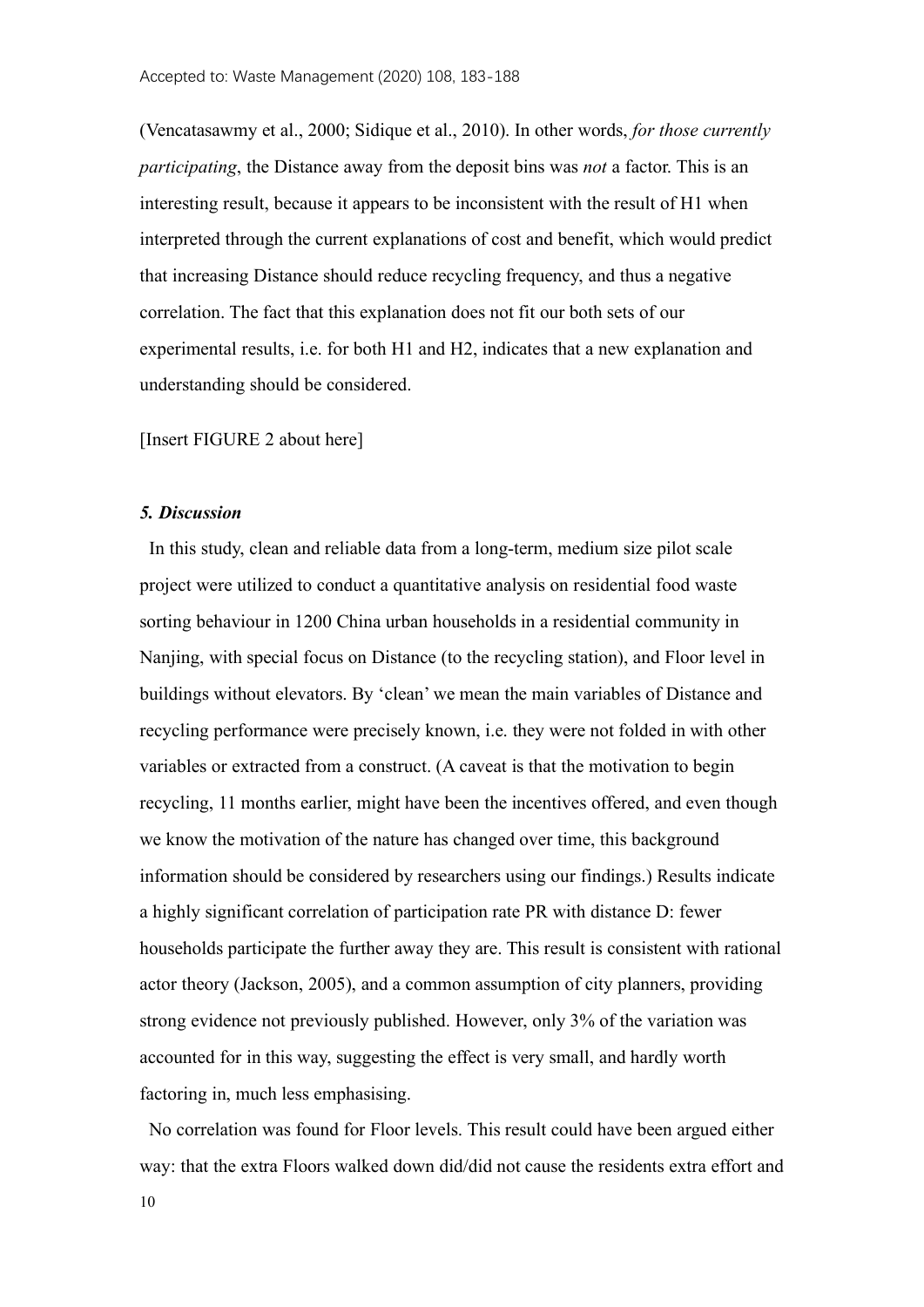thus may/may not have decreased participation rates. On the one hand the distance was further: on the other hand the residents had to take all the waste downstairs anyway. Thus, although the data gives a clear result (non-correlation) useful for planning, it cannot elucidate the underlying reasons.

An unexpected additional result was also found: that a measure of recycling frequency (i.e. the Number of Days participated in a month, ND) did *not* vary with distance *for those who were* participating. This is inconsistent with current thinking about recycling behaviour in waste management literature which commonly assumes that any increase in required effort would reduce participation: that for the same benefit (credit points for recycling), fewer would be willing to pay an increased cost (i.e. walk further).

As this result was unexpected, interviews to investigate the underlying reasons behind it had not been planned. However, coincidentally, interviews were carried out in this Community for a different study in the same period, which concluded with the suggestion that the reasons stated for participation *changed* from an initial focus on incentives at the launch of the program, to references to personal habit, 11 months later (Li et al. 2017). Our new data is consistent with the latter: Figure 2 shows that all of the residents currently participating are displaying characteristics of habit in that none participated less than 18 times that month - regardless of distance from the recycling station. It does seem plausible that for those with such a formed habit, the influence of distance might not come into play, and these results might stimulate further research to investigate links to theories. However, from a pragmatic point of view, as per the aim of this study, this result suggests that emphasis on forming habits in residents might pay off well compared to investment in extra numbers of recycling stations (at a lesser distance), as those will only slightly improve participation rates.

The fact that our two results are inconsistent with each other from the point of view of any models currently used in waste management behaviour modelling, is worrying and interesting. These model static behaviour change, such as cost/benefit [\(Becker,](#page-12-2)  [1976\)](#page-12-2), The Theory of Planned behaviour (TPB)[\(Ajzen, 1988,](#page-12-3) [1991\)](#page-12-4) or Theory of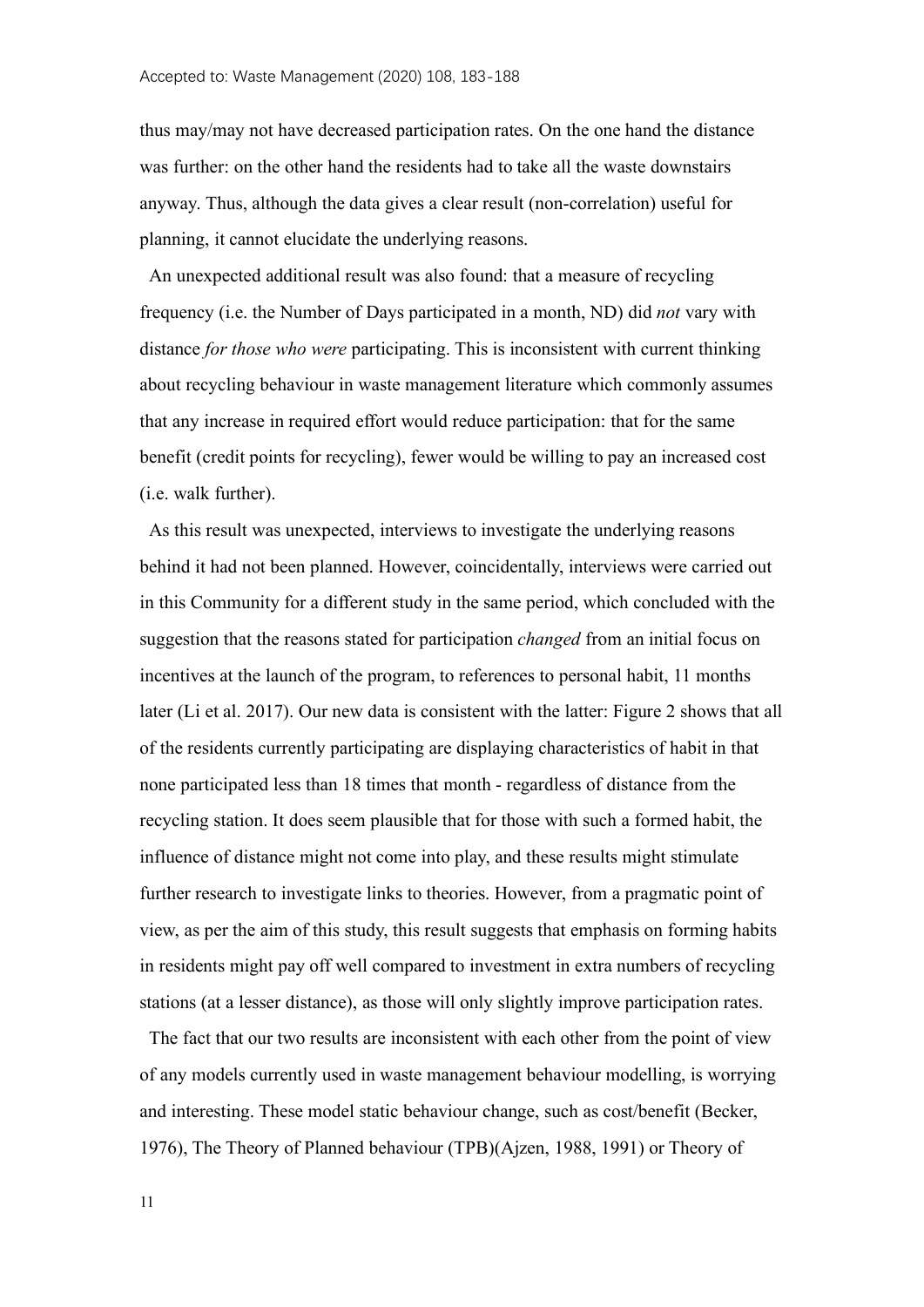Interpersonal Behaviour [\(Li et al., 2017;](#page-14-5) [Triandis, 1977\)](#page-15-3). Of those, only the latter, Triandis model, allows the factoring in of habit at all - but still in a static mode. Thus, although our data does not explain whether the inconsistency is due to a shift over time – a difference in how the 'inconvenience' of the distance to the recycling station is viewed before, or after, developing a habit - it does seem that the use of a model which could allow for such shifts over time would work here, and also be consistent with the indicative results of the previous study (Li et al., 2017). Change models of behaviour change that could be considered in future work include the Rubicon Model of Action Phases (Heckhausen and Gollwitzer, 1987), the Transtheoretical Model (Prochaska and Di Clemente, 1986) and the Model of Self-regulated Behavioral Change (Bamberg, 2013).

#### *6. Conclusion*

This study is the first, that we know of, to directly investigate the relationship between distance to recycling bins, and participation rates and frequency. The results show clearly and cleanly that participation in a recycling scheme can be statistically significantly related to the distance to the recycling station, but that the effect and explained variance are small (3%), and we recommend that researchers do not overrate it. No variation was seen by Floor level 1-6 of the households (which have no elevators).

Perhaps more importantly we also have shown that, at least in this case, and 11 months after the recycling program was launched, there is no variation with distance among those who *do* participate: the number of days in a month that they deposit recycling does not vary with distance. This second result is not consistent with the first in terms of cost/benefit concepts commonly used by government planners, indicating that current use of static-models of behaviour change may not be sufficient for understanding, and thus planning, programs. We thus recommend that researchers make better use of non-static models which can consider time-variant drivers for recycling.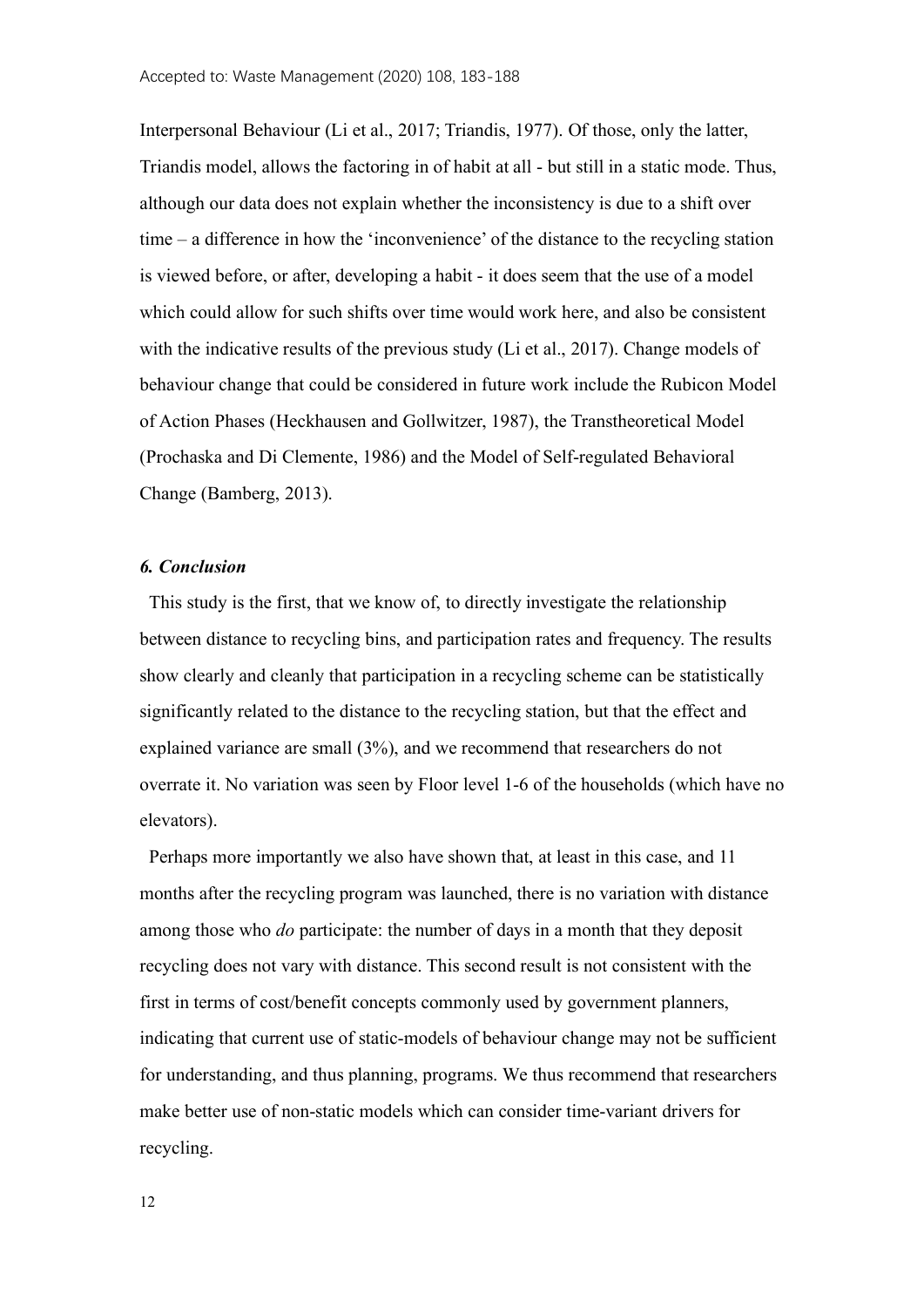### **Acknowledgements**

This study is supported by China Postdoctoral Science Foundation (No.

2018M632007) and China National Thousand Talents Programme. We would like to thank Wang Xiao for assistance with psychology approaches.

### **References**

- <span id="page-12-3"></span>Ajzen, I., 1988. From intentions to actions: A theory of planned behaviour. In: J. Kuhl and Beckmann (Eds.). Action-Control: From cognition to behaviour. Springer, Heidelberg, Germany.
- <span id="page-12-4"></span>Ajzen, I., 1991. The Theory of Planned Behavior. Organ Behav Hum Decis Process. 50, 179-211.
- Ando, A.W., Gosselin, A.Y., 2005. Recycling in multifamily dwellings: does convenience matter? Econo. Inq. 43, 426-438.
- Baidu, 2018. Baidu Map. https://map.baidu.com/
- <span id="page-12-0"></span>Bamberg, S., 2013. Changing environmentally harmful behaviors: a stage model of self-regulated behavioral change. J. Environ. Psychol. 34, 151–159.
- Barr, S., Ford, N.J., Gilg, A.W., 2003. Attitudes towards recycling household waste in Exeter, Devon: quantitative and qualitative approaches. Local Environ. 8, 407-421.
- Barr, S., Gilg, A.W., 2005. Conceptualising and analysing household attitudes and actions to a growing environmental problem: Development and application of a framework to guide local waste policy. Appl. Geogr. 25, 226-247.
- Barton, D.P.J., 2001. Issues associated with transforming household attitudes and opinions into materials recovery: a review of two kerbside recycling schemes. Resour. Conserv. Recycl. 33, 61-74.
- <span id="page-12-2"></span>Becker, G., 1976. The Economic Approach to Human Behaviour. University of Chicago Press, Chicago, USA.
- Bernstad, A., la Cour Jansen, J., Aspegren, A., 2013. Door-stepping as a strategy for improved food waste recycling behaviour–Evaluation of a full-scale experiment. Resour. Conserv. Recycl. 73, 94-103.
- <span id="page-12-1"></span>Blake, J., 1999. Overcoming the , Aspe - action gap 1999. Overcoming the , Aspegren, A., 2013. Doorsteppolicy and local experience. Local Environ. 4, 257-278.
- 13 Brännström, C.P.V.M.Ö.T., 2000. A survey of recycling behaviour in households in Kiruna, Sweden. Waste Manage. Res. 18, 545-556.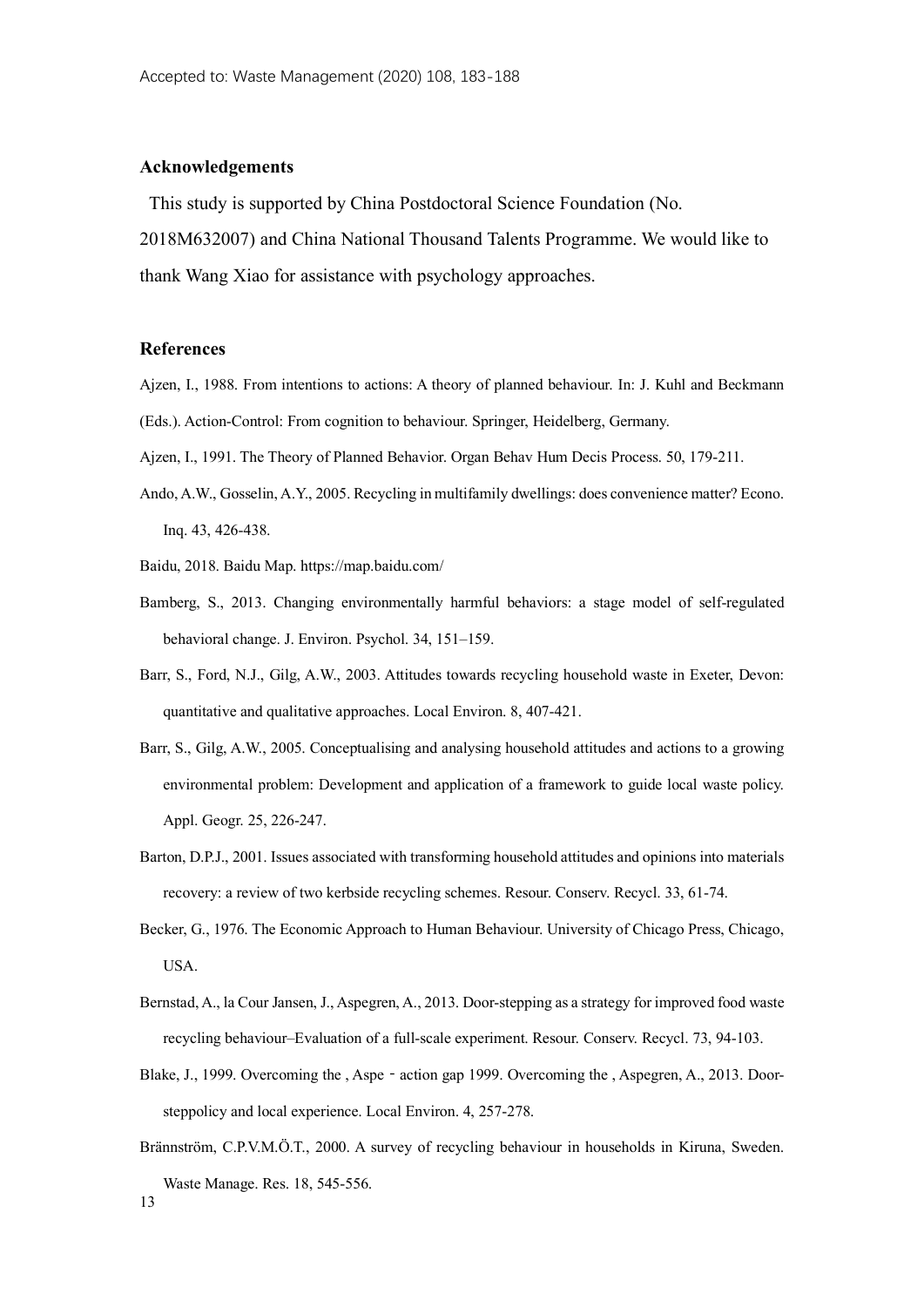- <span id="page-13-3"></span>Dahlén, L., 2005. To evaluate source sorting programs in household waste collection systems. Department of Civil and Environmental Engineering. Lulea University of Technology, Lulea, Sweden.
- <span id="page-13-2"></span>Dai, Y., Gordon, M., Ye, J., Xu, D., Lin, Z., Robinson, N., Woodard, R., Harder, M., 2015. Why doorstepping can increase household waste recycling. Resour. Conserv. Recycl. 102, 9-19.
- Dai, Y., Lin, Z., Li, C., Xu, D., Huang, W., Harder, M., 2016. Information strategy failure: personal interaction success, in urban residential food waste segregation [J]. J. Clean. Prod. 134, 298-309.
- DETR, 1999. Monitoring and evaluating recycling, composting and recovery programmes. HSMO, London, UK.
- Gallardo, A., Bovea, M.D., Colomer, F.J., Prades, M., Carlos, M., 2010. Comparison of different collection systems for sorted household waste in Spain. Waste Manage. 30, 2430-2439.
- <span id="page-13-1"></span>Garcés, C., Lafuente, A., Pedraja, M., Rivera, P., 2002. Urban waste recycling behavior: antecedents of participation in a selective collection program. Environ. Manage. 30, 378–390.
- General Office of the State Council, PRC, 2017. Notice of the general office of the state council on forwarding the implementation plan of the household waste sorting system of the ministry of housing and urban-rural development of the national development and reform commission. http://www.gov.cn/zhengce/content/2017-03/30/content\_5182124.htm
- González-Torre, P.L., Adenso-Díaz, B., 2005. Influence of Distance on the motivation and frequency of household recycling. Waste manage. 25, 15-23.
- <span id="page-13-0"></span>Hage, O., Söderholm, P., Berglund, C., 2009. Norms and economic motivation in household recycling: empirical evidence from Sweden. Resour. Conserv. Recycl. 53, 155-165.
- Harder, M., Woodard, R., 2007. Systematic studies of shop and leisure voucher incentives for household recycling. Resour. Conserv. Recycl. 51, 732-753.
- Harder, M., Stantzos, N., Woodard, R., 2008. Development of a new quality fair access best value performance indicator (BVPI) for recycling services. Waste Manage. 28, 299–309
- Harder. M., 2018. "Supplementary Table S1 of "Distance is a barrier to recycling or is it? Surprises from a clean test", Mendeley Data, v2. http://dx.doi.org/10.17632/xdxg4f3zwg.2
- Heckhausen, H., Gollwitzer, P.M., 1987. Thought contents and cognitive functioning in motivational versus volitional states of mind. Moti. Emot. 11, 101–120.

14 Huang, W., Wang, J., Dai, X., Li, M., Harder, M. K., 2014. More than financial investment is needed: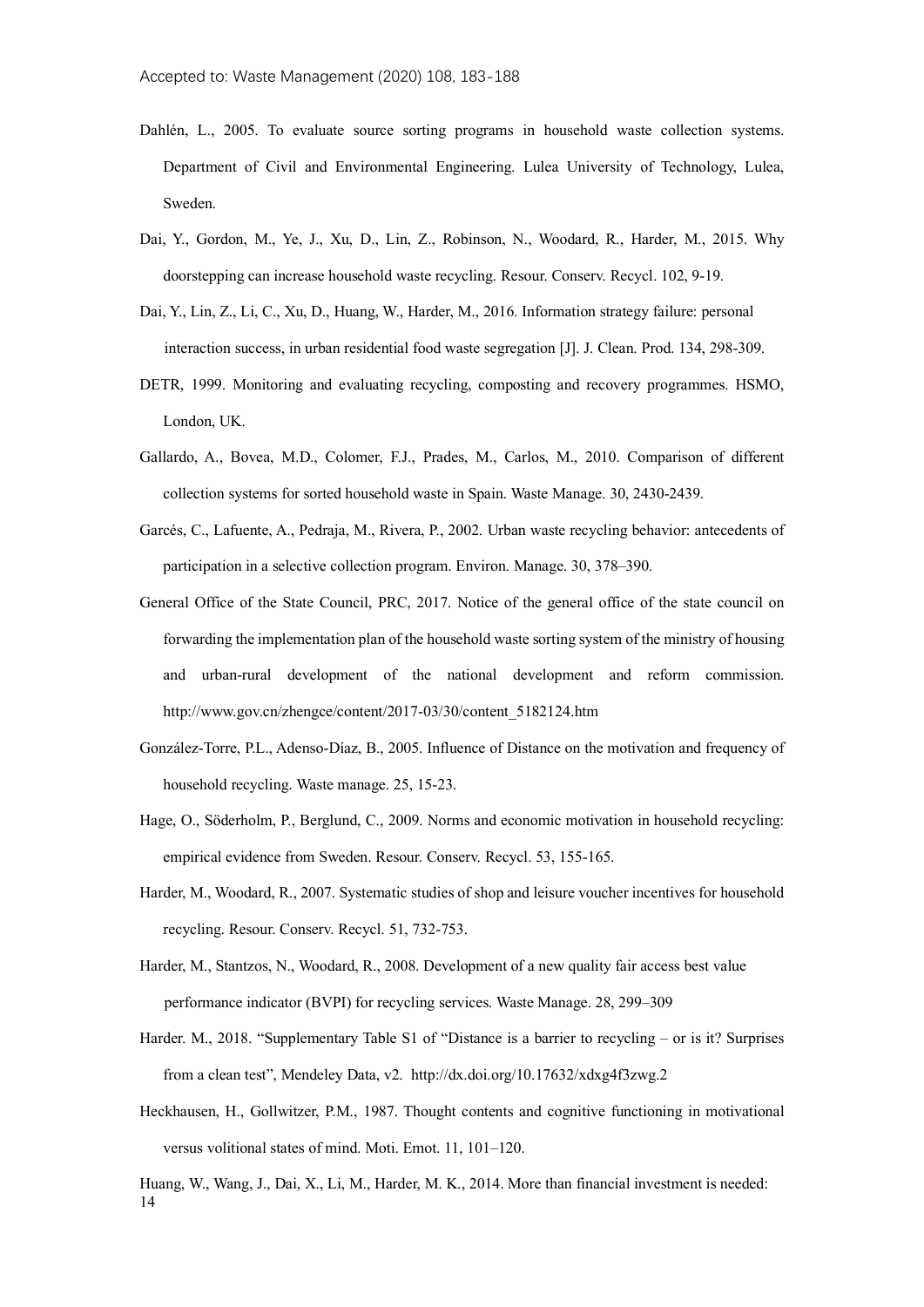food waste recycling pilots in Shanghai, China [J]. J. Clean. Prod. 67, 107-116.

- <span id="page-14-1"></span>IPCC, 2014: Summary for Policymakers. In: Climate Change 2014: Mitigation of Climate Change. Contribution of Working Group III to the Fifth Assessment Report of the Intergovernmental Panel on Climate Change [Edenhofer, O., R. Pichs-Madruga, Y. Sokona, E. Farahani, S. Kadner, K. Seyboth, A. Adler, I. Baum, S. Brunner, P. Eickemeier, B. Kriemann, J. Savolainen, S. Schlömer, C. von Stechow, T. Zwickel and J.C. Minx (eds.)]. Cambridge University Press, Cambridge, United Kingdom and New York, NY, USA. (10.4; 10.14 IPCC printed page, integrated with AFOLU figures
- Jackson, T., 2005. Motivating sustainable consumption: a review of evidence on consumer behaviour and behavioural change, Sustainable Development Research Network. Centre for Environmental Strategy, University of Surrey, GUILDFORD Surrey.
- <span id="page-14-2"></span>Kollmuss, A.A., J 2002. Mind the Gap. Environ. Educ. Res. 8, 239-260.
- Li, C.J., 2017. A Study of Food Waste Sorting Behavior under an Economic Incentive Program in Nanjing. Fudan University, Shanghai, China.
- <span id="page-14-5"></span>Li, C.J., Huang, Y.Y., Harder, M.K., 2017. Incentives for food waste diversion: Exploration of a long term successful Chinese city residential scheme. J. Clean. Prod. 156, 491-499.
- <span id="page-14-0"></span>McFadden, D., 1979. Quantitative methods for analysing travel behavior of individuals: Some recent developments. In D. A. Hensher & P. R. Stopher (Eds.), Behavioural travel modelling (pp. 279-318). London: Croom Helm.
- Miliute-Plepiene, J., Hage, O., Plepys, A., Reipas, A., 2016. What motivates households recycling behaviour in recycling schemes of different maturity? Lessons from Lithuania and Sweden. Resour. Conserv. Recycl. 113, 40–52.
- PCAESG, Group, P.C.A.a.E.S., 1999. Recycling used packaging form the domestic waste stream: Consumer awareness and education.
- <span id="page-14-3"></span>Perrin, D., Barton, J., 2001. Issues associated with transforming household attitudes and opinions into materials recovery: a review of two kerbside recycling schemes. Resour. Conserv. Recycl. 33, 61-74.
- Pilar, L., Gonza ´lez-Torre, B., ´az, A.-D., 2005. Influence of Distance on the motivation and frequency of household recycling. Waste Manage. 25, 15-23.
- <span id="page-14-4"></span>Prochaska, J., Di Clemente, C., 1986. Towards a comprehensive model of change, in treating addictive behaviours: processes of change. Miller, W., Heather, N. (Eds). New York: Plenum.

15 Roddick, F.S.W.A.J.R.F.A., 1997. Relationships between set-out rate, participation rate and set-out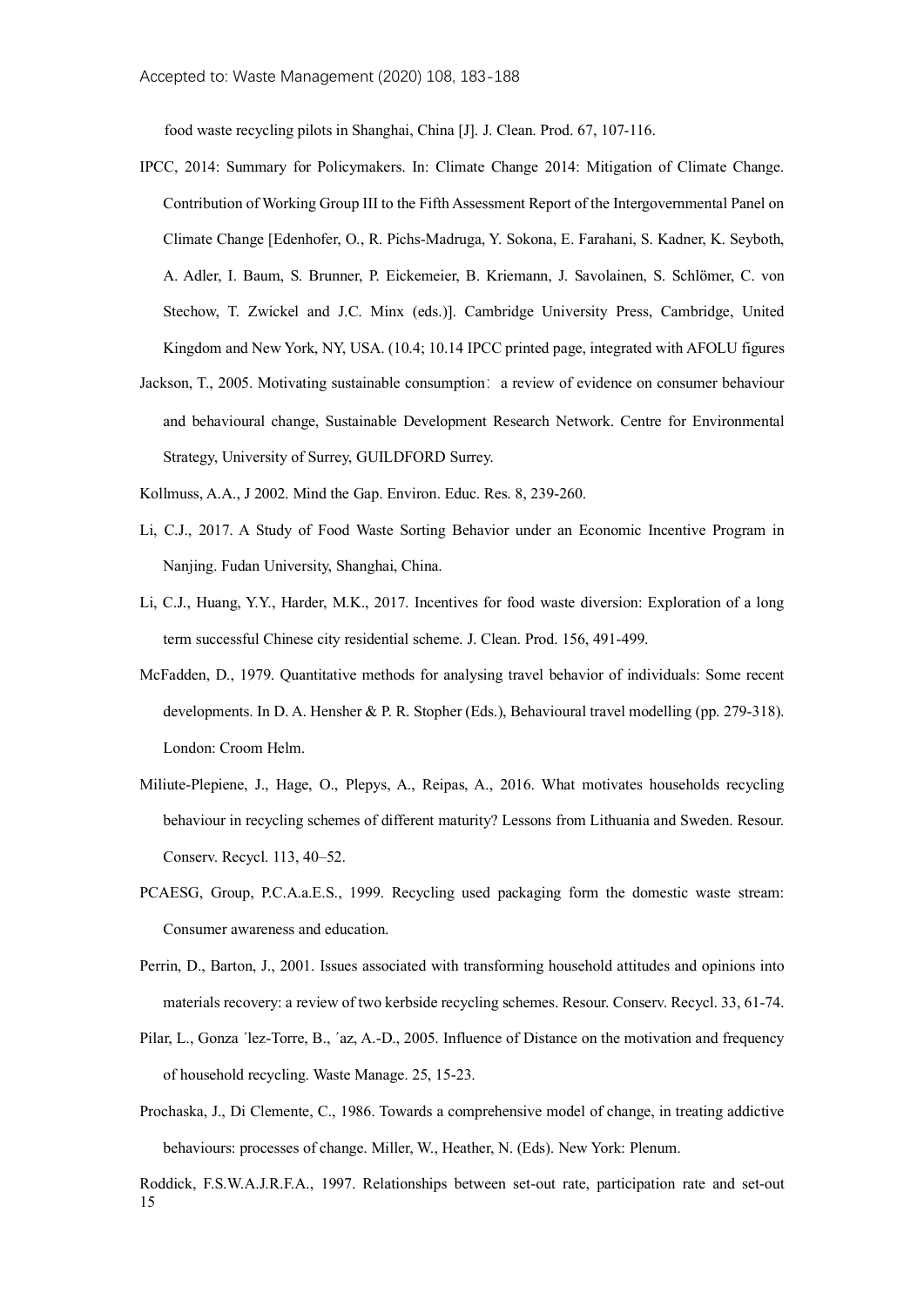quantity in recycling programs. Resour. Conserv. Recycl. 20, 1-17.

- <span id="page-15-1"></span>Seonaidh, Caroline, 2003. Reasons for non-participation in a kerbside recycling scheme. Resour. Conserv. Recycl. 39, 369-385.
- Sidique, S.F., Lupi, F., Joshi, S.V., 2010. The effects of behavior and attitudes on drop-off recycling activities. Resour. Conserv. Recycl. 54, 163-170.
- State Statistical Bureau, 2015. Chinese Statistical Yearbook, [http://www.stats.gov.cn/tjsj/ndsj/2016/indexch.htm.](http://www.stats.gov.cn/tjsj/ndsj/2016/indexch.htm)
- <span id="page-15-0"></span>Tonglet, M., Phillips, P.S., Bates, M.P., 2004. Determining the drivers for householder pro-environmental behaviour: waste minimisation compared to recycling. Resour. Conserv. Recycl. 42, 27-48.
- <span id="page-15-3"></span>Triandis, H., 1977. Interpersonal Behaviour. Brooks/Cole, Monterey, CA.
- Vringer, K., 2005. Analysis of the energy requirement for household consumption. Utrecht University.
- <span id="page-15-2"></span>Williams, I., Kelly, J., 2003. Green waste collection and the public's recycling behaviour in the Borough of Wyre, England. Resour. Conserv. Recycl. 38, 139-159.
- Woodard R, Harder M, Bench M., 2006. Participation in curbside recycling schemes and its variation with material types. Waste Manage. 26, 914–919.
- Yau, Y., 2010. Domestic waste recycling, collective action and economic incentive: The case in Hong Kong. Waste Manage. 30, 2440–2447.
- Zamorano, M., Molero, E., Grindlay, A., Rodríguez, M., Hurtado, A., Calvo, F., 2009. A planning scenario for the application of geographical information systems in municipal waste collection: A case of Churriana de la Vega (Granada, Spain). Resour. Conserv. Recycl. 54, 123-133.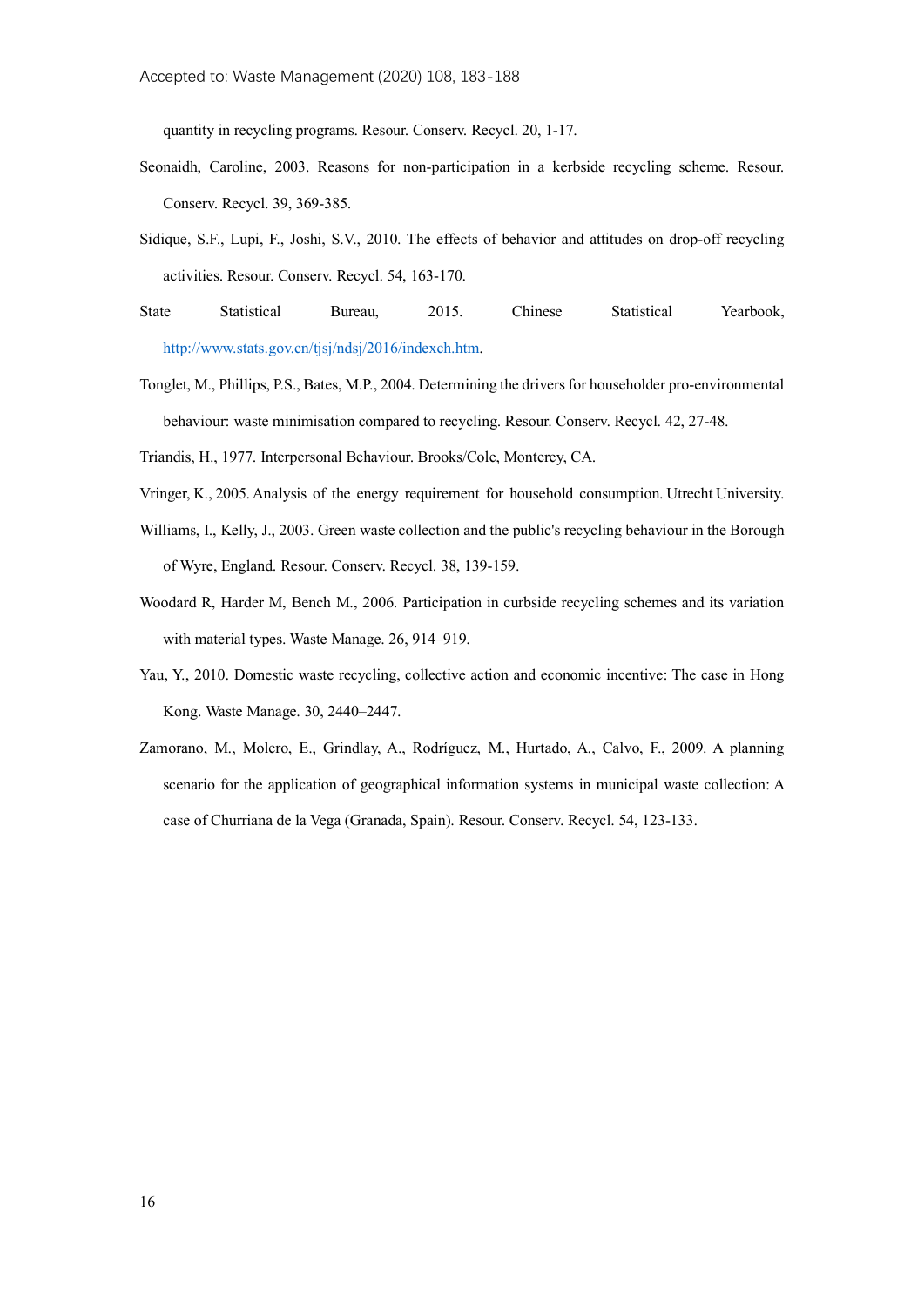

Fig.1 The relationship between Distance and the participation rate, PR, plotted by buildings in the Community. The linear regression gives a significant negative correlation indicating that the percentage of households participating in recycling in a given building decreases with Distance.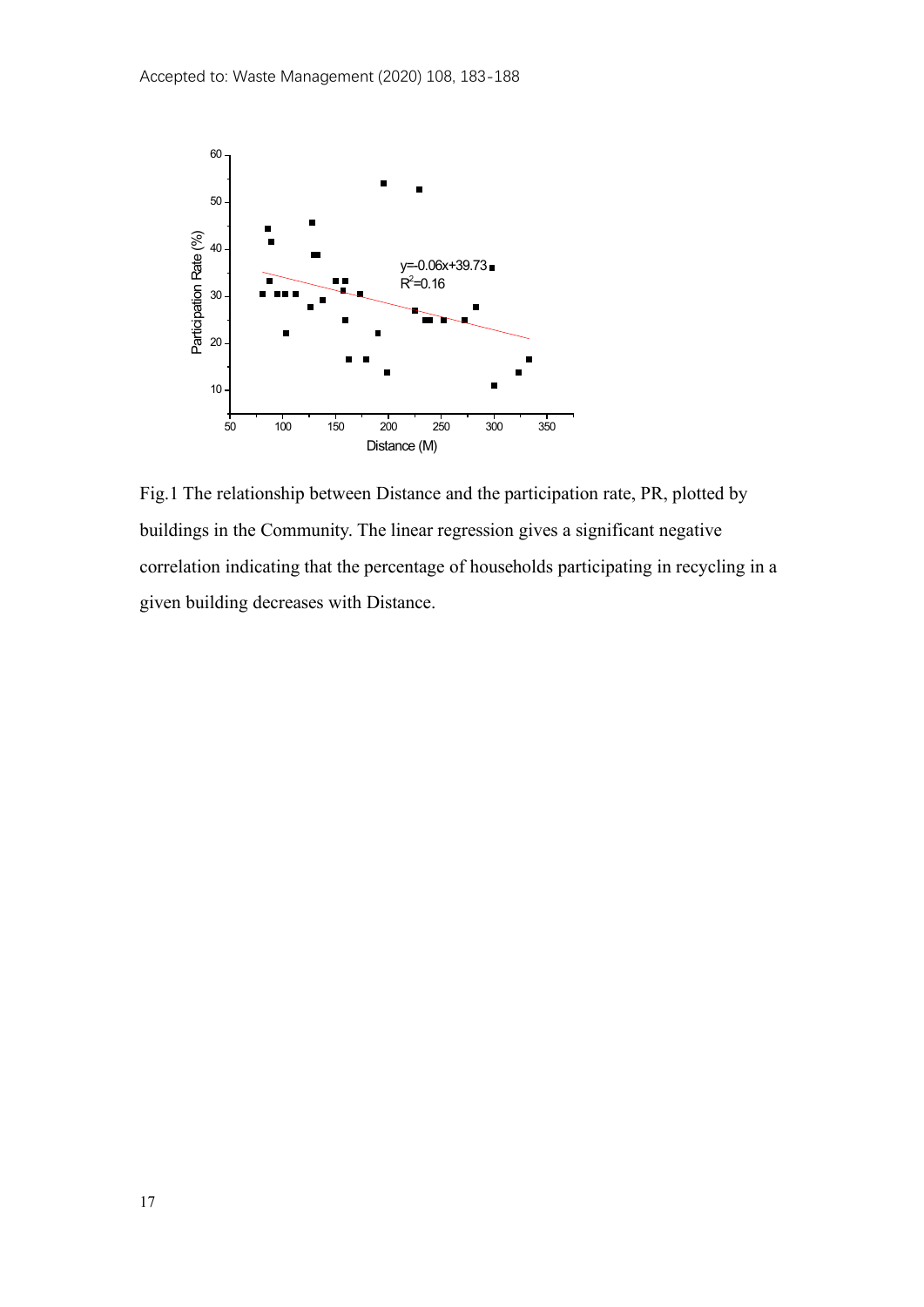

Fig. 2 The effect of Distance to frequency of participation (via proxy of number of days participated in a month, ND), in the Community.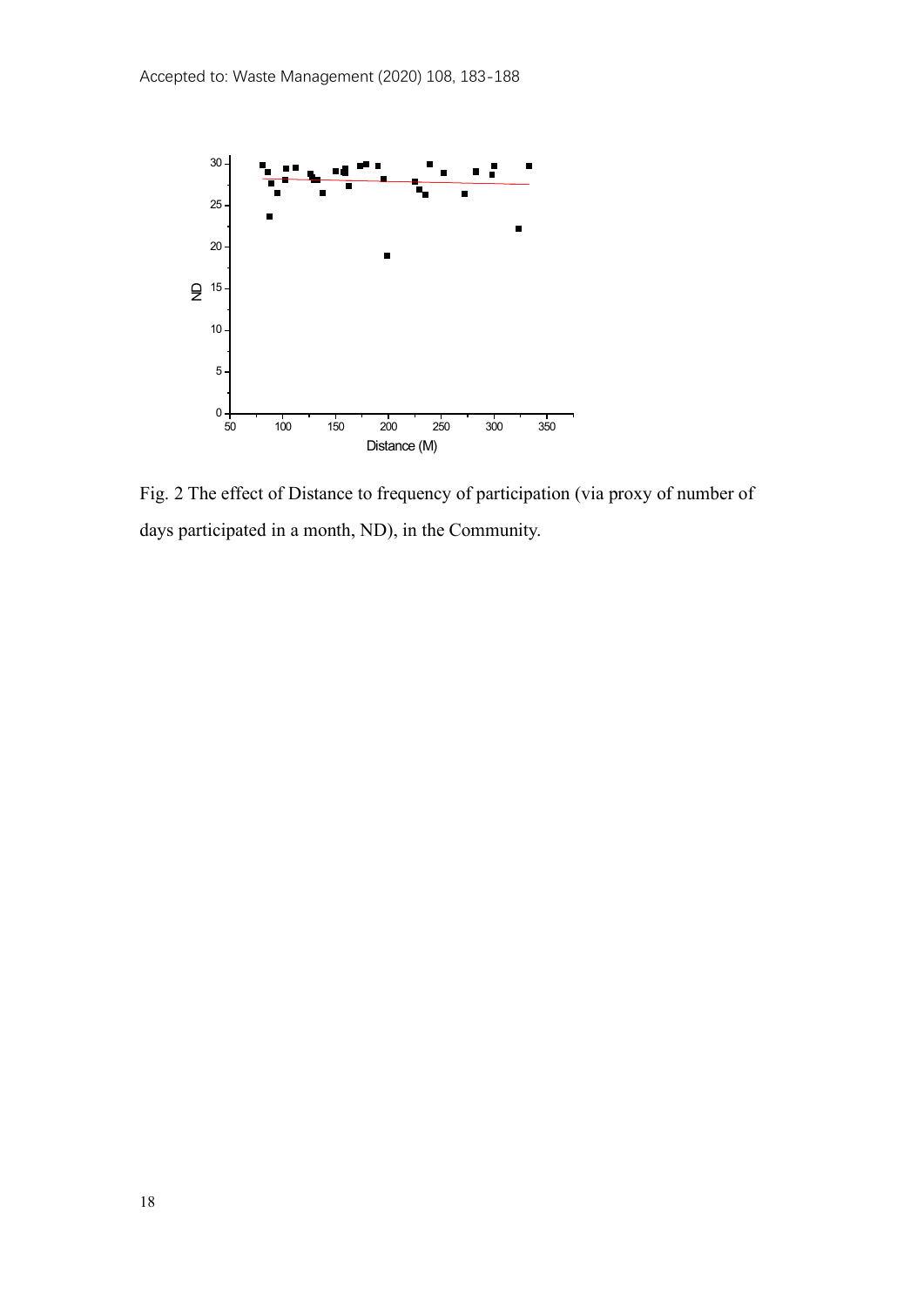Table 1. Summary of all the studies found within our systematic review from 1990 to 2018 inclusive which refer to 'inconvenience' or 'distance' as potential determinants of any measured recycling performance indicator (including further works referenced therein), using Web of Science. Note that all data are Self-Reported (SR) by participants without direct measures being taken, and all models or theories where applied were done Retrospectively, not predictively.

|                                                                                                                                                                                                                                                                                                      | Mode of measures for          |                         |                      |                                |
|------------------------------------------------------------------------------------------------------------------------------------------------------------------------------------------------------------------------------------------------------------------------------------------------------|-------------------------------|-------------------------|----------------------|--------------------------------|
|                                                                                                                                                                                                                                                                                                      | <b>Participation/Distance</b> | <b>Models</b> or        | <b>Predictive or</b> |                                |
| <b>Statements</b>                                                                                                                                                                                                                                                                                    | (Self-Report, Indirect        | <b>Theories</b>         | Retrospective        | <b>References</b>              |
|                                                                                                                                                                                                                                                                                                      | <b>Measure</b> )              |                         |                      |                                |
| Focus on convenience, not just distance                                                                                                                                                                                                                                                              |                               |                         |                      |                                |
| " distance of recycling stations to have an impact on recycling participation in<br>urban and rural areas, with an increase in participation with a decrease in distance."                                                                                                                           | SR/SR                         | Logistic<br>regressions | Retro                | (Vencatasawmy et al.,<br>2000) |
| " Reasons for households not recycling before the introduction of a kerbside<br>collection scheme: the most reason is Inconvenient/no time and second most is<br>Facilities too far away/inadequate. "                                                                                               | SR/SR                         | None                    |                      | (Perrin and Barton,<br>2001)   |
| "certain personal circumstances such as scarce availability of time and scarce<br>availability of space in the home, and some characteristics of the selective<br>collection system itself, such as the distance between homes and the deposit<br>locations, make citizen participation difficult. " | SR/SR                         | Conceptual model        | Retro                | (Garcés, et al., 2002)         |
| " the distance between the containers was not greater than 250 m. For organic<br>matter and rest fractions, the residents had a container available at a distance of at<br>least 75m if not less."                                                                                                   | SR/SR                         | None                    |                      | (Zamorano et al.,<br>2009)     |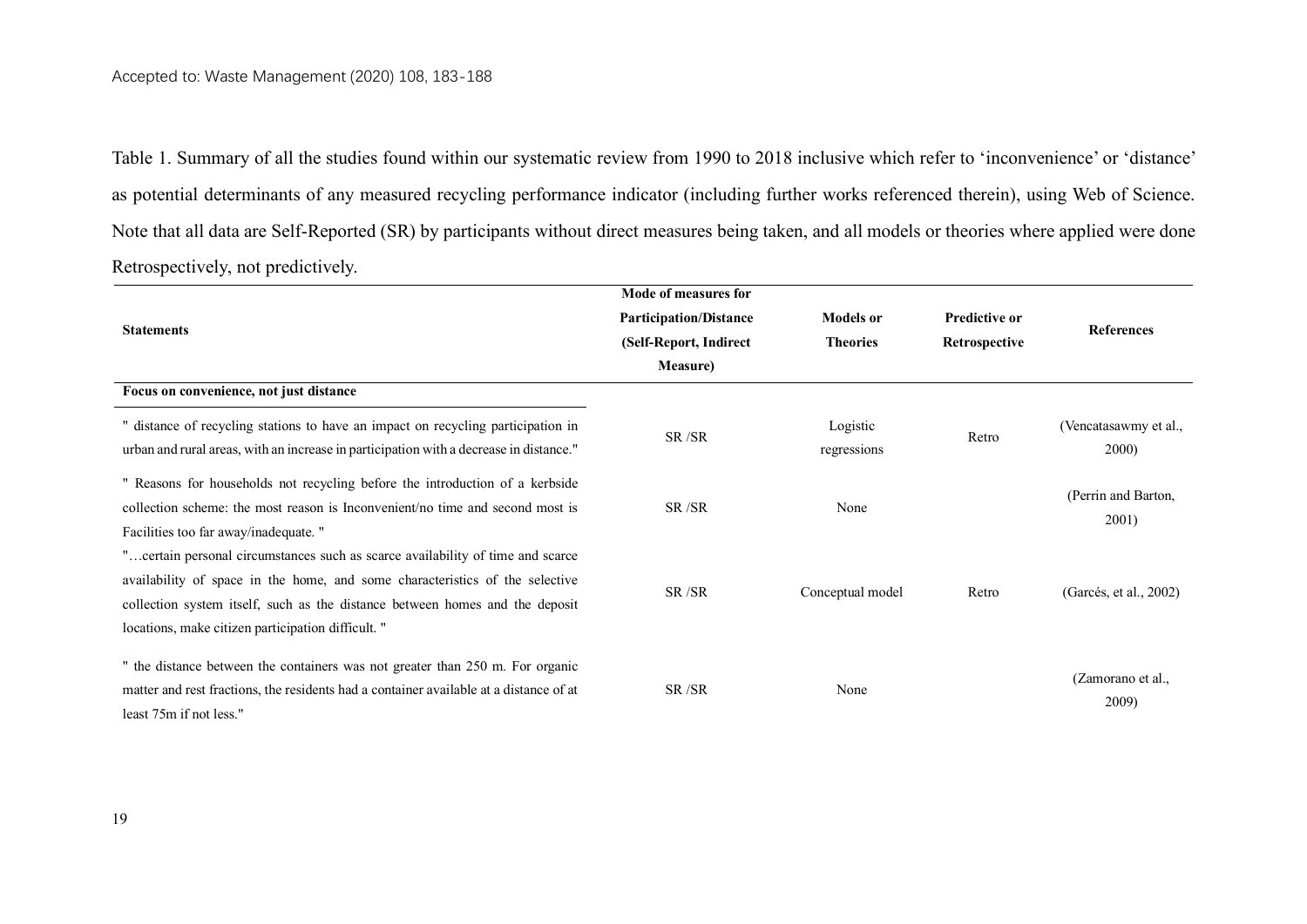"positive perceptions of the convenience of recycling can have a major impact on a willingness to recycle and that these relate not only to a 'distance' factor (from one's home to a recycling point), but also the perceived storage space to keep materials and the priority of the activity in terms of time available." SR /SR Fishbein and Ajzen's Theory of Reasoned Action Retro (Barr and Gilg, 2005) " it could be seen how the SRi (Separation Rate) varied according to the distance that had to be travelled by citizens in order to deposit their waste, i.e. the lower the distance is, the higher the SRi value will be." SR /SR Regression models Retro (Gallardo et al., 2010) "The coefficients on DISTANCE imply that the expected number of visits reduces by 1% as roundtrip distance from home to site increases by a mile." SR /SR Poisson regression method Retro (Sidique et al., 2010) " the presence of a kerbside system in Lithuania and a property-close collection in Sweden has a beneficial impact on recycling in each respective country if recycling convenience is increased, i.e. the household cost of recycling is decreased, then the households' reported recycling is expected to increase...." SR /SR ABC Hypothesis Retro (Miliute-Plepiene et al., 2013) "While most of the previous studies suggested that enhanced convenience could motivate people to recycle, putting waste separation facility on each domestic floor of building was found to be unable to increase the average amount of recyclables." IM/ SR Payoff matrix of recycling Retro (Yau, 2010) **Clear attempt to check recycling performance against distance** " Results show that the people who frequently go to the bins to dispose of general refuse are more likely to recycle some product at home, and in most cases, as the distance to the recycling bins decreases, the number of fractions that citizens SR /SR Linear regression models Retro (Pilar et al., 2005)

separate and collect at home increases."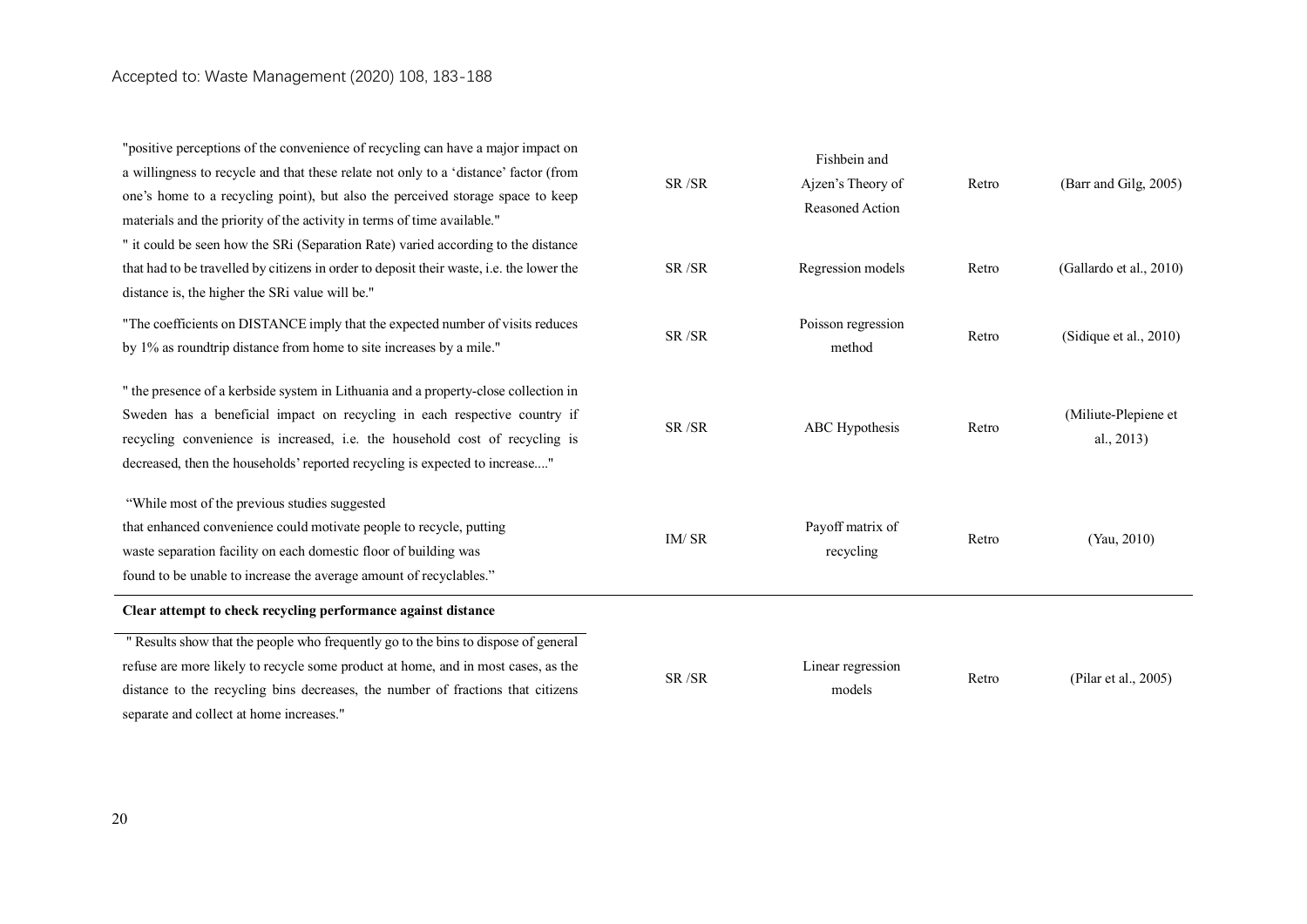# Accepted to: Waste Management (2020) 108, 183-188

| $CD = C_1(C_1D_1,\ldots,C_n)$ $D_1(\ldots,D_n)$ $D_2(\ldots,D_n)$ $D_3(\ldots,D_n)$ $D_4(\ldots,D_n)$ $D_5(\ldots,D_n)$ $D_6(\ldots,D_n)$ $D_7(\ldots,D_n)$ $D_8(\ldots,D_n)$ $D_9(\ldots,D_n)$ $D_1(\ldots,D_n)$ $D_1(\ldots,D_n)$ $D_2(\ldots,D_n)$ $D_3(\ldots,D_n)$ $D_5(\ldots,D_n)$ $D_6(\ldots,D_n)$ $D_7(\ldots,D_n)$ $D_8(\ldots,D_n$ | $\mathbf{M} = 1! \ldots 1 \mathbf{M}$ |       |                     |       |  |
|------------------------------------------------------------------------------------------------------------------------------------------------------------------------------------------------------------------------------------------------------------------------------------------------------------------------------------------------|---------------------------------------|-------|---------------------|-------|--|
| doorstep collection) recycling rates for containers would rise by about 66% of<br>their previous levels."                                                                                                                                                                                                                                      | M /SR                                 | model | Retro               | 2005) |  |
| "if bin distances were cut by 100% (perhaps reflecting the implementation of                                                                                                                                                                                                                                                                   | <b>Tobit Regressions</b>              |       | (Ando and Gosselin. |       |  |

 $SR = Self-Report$  Retro = Retrospective IM = Indirect Measure M=direct Measure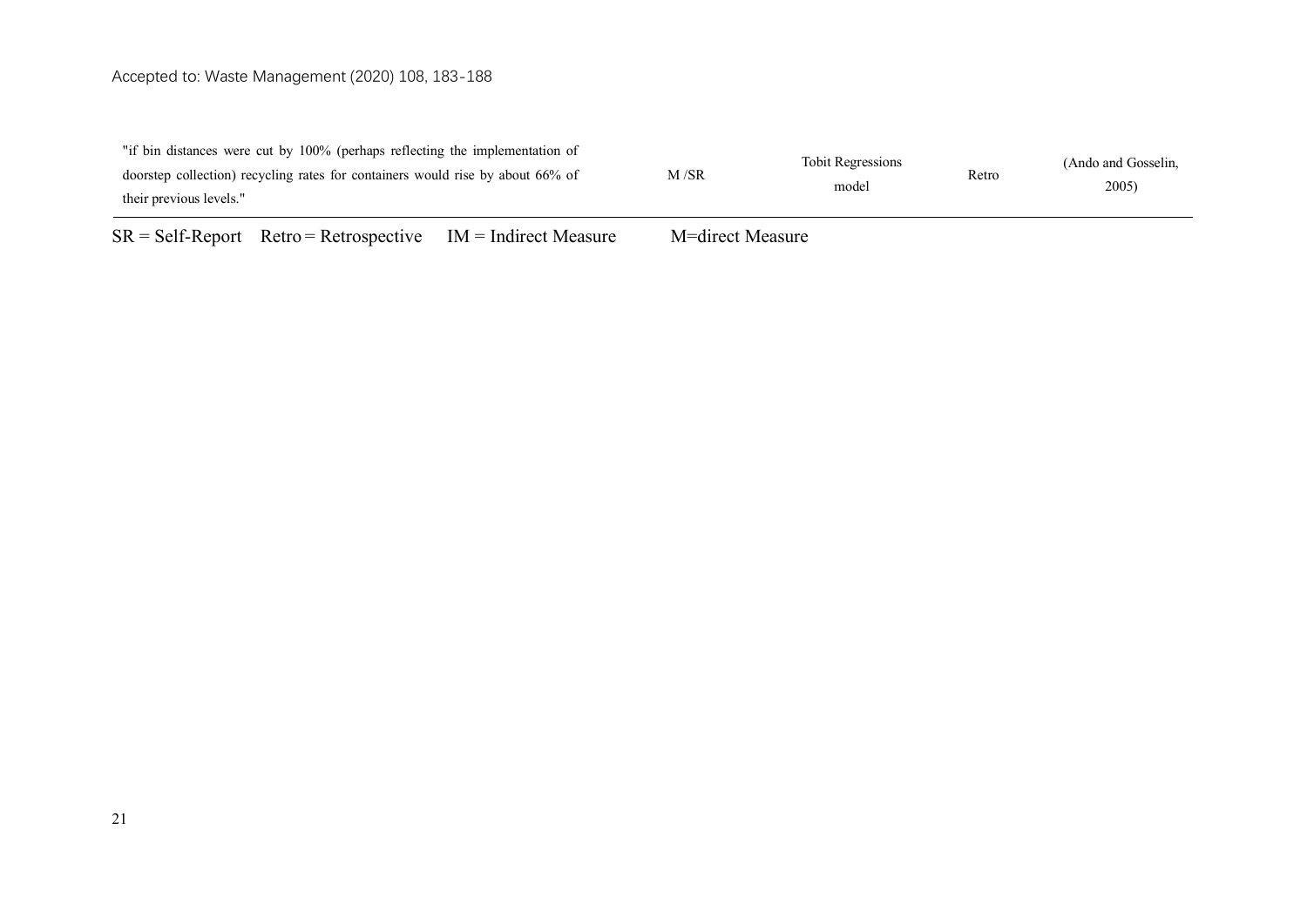| <b>Total Households</b>             | 1200            |
|-------------------------------------|-----------------|
| <b>Total Residents</b>              | 2032            |
| <b>Number of buildings</b>          | $36a$ (6 Floors |
|                                     | each)           |
| Age of residents                    | Number          |
| $0-19$                              | 372             |
| 20-49                               | 617             |
| 50-59                               | 430             |
| >60                                 | 613             |
| <b>Gender (Male: Female)</b>        | 44:56           |
| <b>Education level of residents</b> | Number          |
| Primary School                      | 419             |
| Junior High School                  | 930             |
| High School                         | 673             |
| College Degree or above             | 249             |
| Housing Price( $RMB/m2$ )           | 13000-15000     |

Table 2. Social demographics of the Community (adapted from Li et al., 2017).

<sup>a</sup>: Two buildings (No. 23 and 27) are dormitories or basic housing for allocated workplaces, not local households, and thus not used in this study.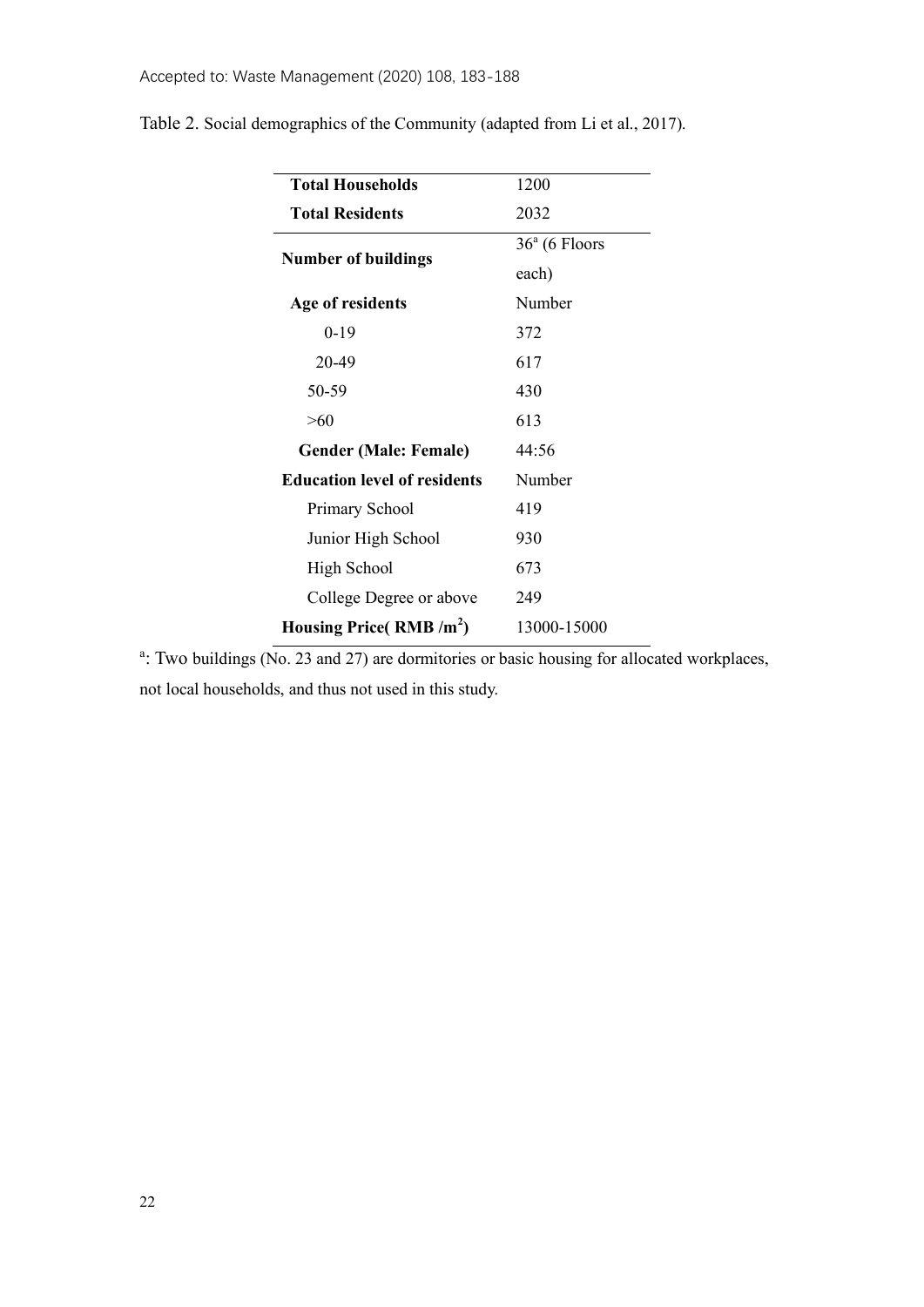Table 3. Binomial logistic regression analysis of Distance related to participation rate. Distance is given in units of 100m.

|                                     |          | SE(b)  |
|-------------------------------------|----------|--------|
| (Intercept)                         | $-0.42*$ | 0.17   |
| Distance $(100 \text{ m})$ -0.26 ** |          | 0.0009 |

\* p < .05,  $\overline{**}$  p < .01, \*\*\* p < 0.001

*B* are the regression coefficients, SE(*b*) are standard errors of regression coefficients.